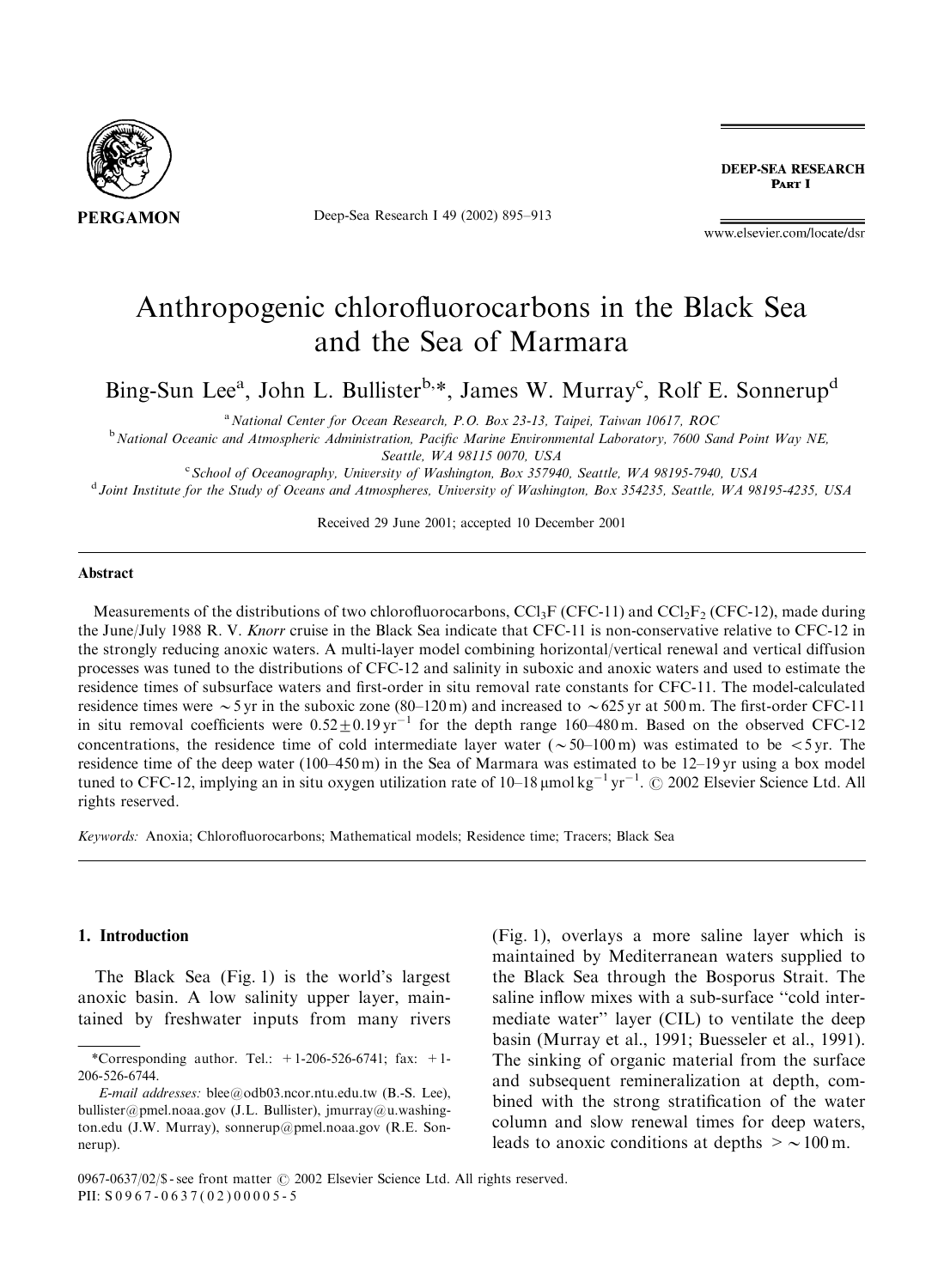

Fig. 1. Location of stations on Leg 4 of the 21 June–4 July 1988 Black Sea expedition.

Ventilation rates for deep waters in the Black Sea are poorly known. An estimate of the residence time of deep water based on  $^{14}$ C was 2000 yr (Östlund and Dyrssen, 1986), while a budget of heat and salt indicated a turnover time of  $\sim$  387 yr (Murray et al., 1991). Because these turnover times are useful for constraining rates of the geochemical processes occurring in the Black Sea, chlorofluorocarbons were analyzed during a 1988 US–Turkish expedition to further constrain the rate of this ventilation process.

The chlorofluorocarbons (CFCs), CFC-12  $(CCl<sub>2</sub>F<sub>2</sub>)$  and CFC-11  $(CCl<sub>3</sub>F)$  are entirely anthropogenic compounds whose production and atmospheric release began in the 1930s. Due to the rapid rise in production and the stability of these gases in the troposphere, CFC levels in the atmosphere increased dramatically during the following decades. Photocatalytic reactions with ozone in the stratosphere provide the major sink for CFCs, whose atmospheric lifetimes are 180 and 44 yr for CFC-12 and CFC-11, respectively (Cunnold et al., 1994). Atmospheric CFC levels have been monitored globally since  $\sim$  1978. A reconstruction of the CFC atmospheric history for the

period 1930–1978 can be made based on estimates of production and release of CFCs and their atmospheric lifetimes, normalized to atmospheric CFC measurements made since 1978. In this study, reconstructed histories of the concentrations of CFC-11 and CFC-12 in the atmosphere (Walker et al., 2000) were normalized to atmospheric measurements made during the Black Sea expedition in 1988 (Fig. 2).

Dissolved CFC-12 and CFC-11 are widely employed as transient tracers for water dating and ocean mixing and circulation studies (e.g. Gammon et al., 1982; Bullister and Weiss, 1983; Weiss et al., 1985; Doney and Bullister, 1992). CFCs have also been used to estimate oxygen utilization rates (OURs) (Doney and Bullister, 1992; Warner et al., 1996) and anthropogenic  $CO<sub>2</sub>$ uptake by the oceans (Gammon et al., 1982; Matear and Wong, 1997; Sabine et al., 1999). Most CFC applications have assumed that there are no in situ sources or sinks of CFCs in the ocean. However, in some marine environments, the use of CFCs as tracers may be complicated by the fact that CFC removal has been reported under anaerobic conditions in soils (Khalil and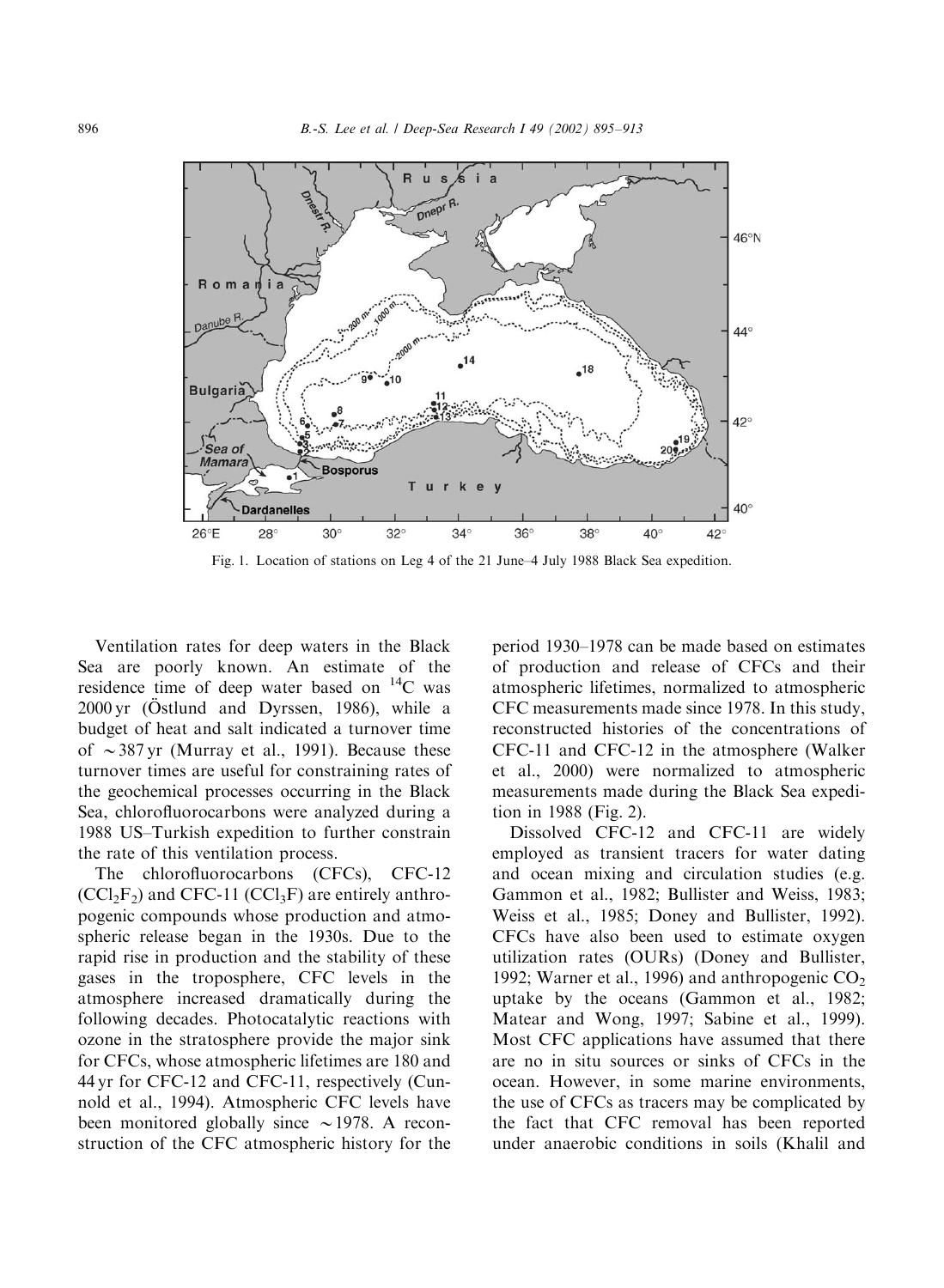

Fig. 2. Reconstructed history of atmospheric CFC-11 and CFC-12 concentration (dry air mole fraction in parts-per-trillion) in the Northern Hemisphere, normalized to 1988 air measurements in the Black Sea.

Rasmussen, 1989), rice fields (Khalil et al., 1990) and organic-rich freshwater sediments (Lovley and Woodward, 1992). In seawater, CFC-11 consumption in strongly reducing (anoxic) marine environments like Saanich Inlet (Bullister and Lee, 1995; Lee et al., 1999) and Framvaren Fjord (Shapiro et al., 1997) has been reported, but CFC-12 appears to be conservative in these environments.

In this paper we use CFC measurements collected during a 1988 US–Turkish expedition in the Black Sea (Murray, 1991a, b) to calculate water exchange and CFC-11 removal rates in suboxic and anoxic waters. Assuming that CFC-12 is a conservative tracer, a simple mixing model is tuned to the 1988 CFC-12 inventories observed in the Black Sea. The model is used to estimate deep water residence times and CFC-11 removal rates in the Black Sea's suboxic and anoxic waters. Finally, we use a simple mixing model and CFC observations from the adjacent Sea of Marmara to estimate the residence time and OUR of deep waters there.

#### 2. Hydrographic background

## 2.1. The Black Sea

Black Sea waters can be classified as oxygenated surface waters, suboxic waters, and anoxic (hydrogen sulfide-bearing) waters. Large chemical gradients are present in the water column extending from the surface into the suboxic and anoxic zones (Codispoti et al., 1991). Isopycnal surfaces above 300 m are dome-shaped, that is, shallower in the central parts of the Black Sea reflecting the cyclonic circulation (Caspers, 1957). The oxygenated surface layer ranges in thickness from  $\sim$  50 m in the central basin to  $\sim$  150 m near the margins. Immediately below the surface layer is the cold intermediate layer (CIL) where temperature decreases to a minimum. The upper and lower boundaries of the CIL ( $\sigma_{\theta} = 14.29 - 15.45$ ) are defined by the depths of the  $8^{\circ}$ C isotherms (Murray et al., 1991) above and below the temperature minimum. Two mechanisms have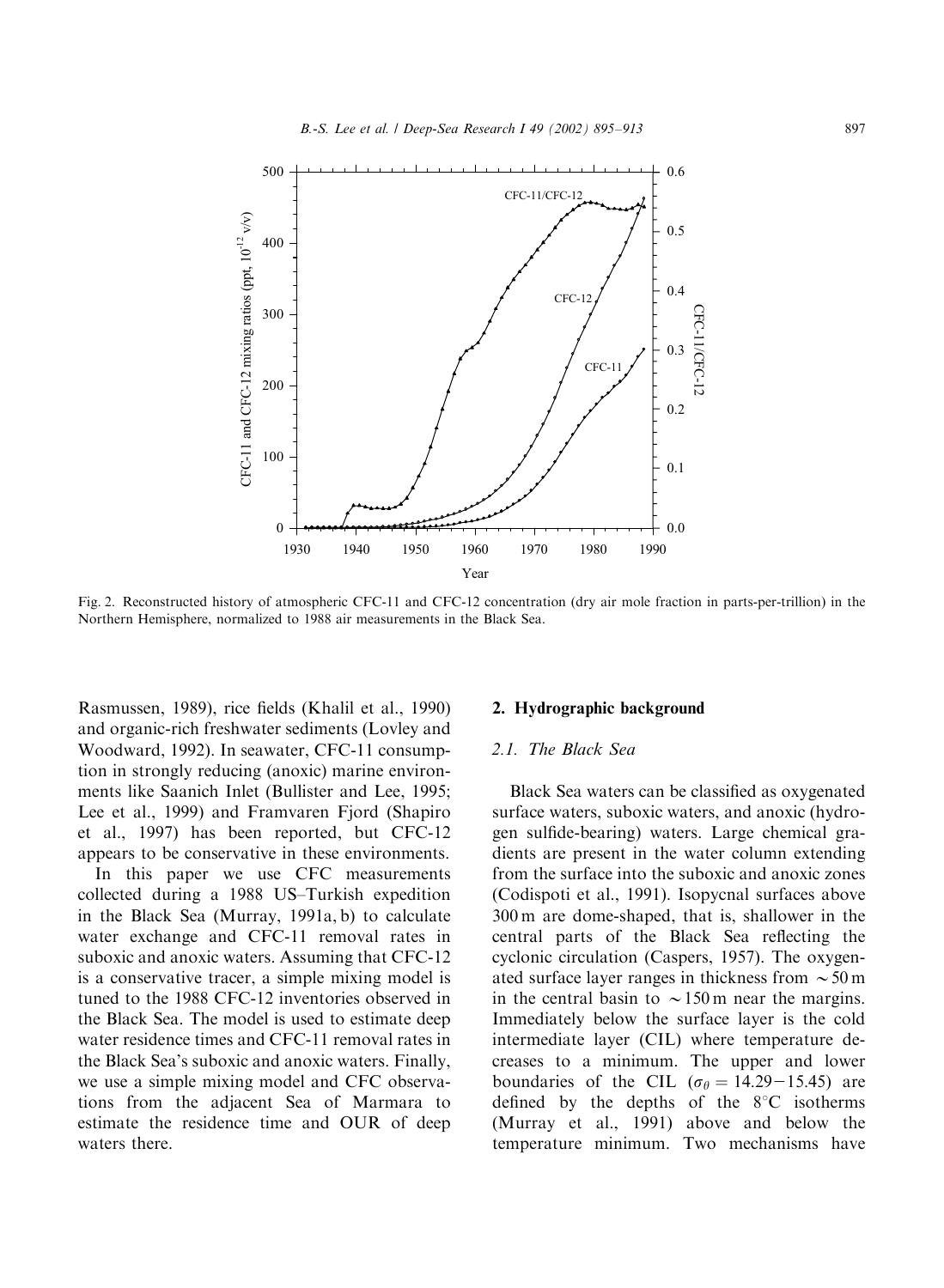been proposed for the formation of CIL water. First, CIL water has been reported to originate in the Northwestern Shelf (NWS) region of the Black Sea (Neumann, 1943; Filippov, 1968; Tolmazin, 1985; Sanchez et al., 1991). In this region, a combination of cold temperatures and low river run-off during wintertime forms dense slope water which descends and spreads laterally across the Black Sea (Georgiev, 1967; Filippov, 1968; Boguslavsky et al., 1976; Blatov et al., 1980). Second, Ovchinnikov and Popov (1987) discuss the possibility that CIL water is formed in the centers of the cyclonic gyres, and subsequently spirals outward along the dome-shaped isopycnal surfaces. Ivanov et al. (1997) concluded that both sources are important and noted that the two reservoirs of CIL are separated by a rim current in the Black Sea.

The oxic–anoxic interface ( $\sigma_{\theta} = 15.45 - 16.16$ ) below the CIL has been characterized as a ''suboxic zone'' (Murray et al., 1995). In the central basin, oxygen decreases from  $\sim 10 \mu M$  at  $\sigma_{\theta} = 15.45 \,$  (~80 m) to <2 µM at  $\sigma_{\theta} = 16.16$  $(\sim 115 \,\mathrm{m})$ . There do not appear to be any discernible horizontal  $O_2$  gradients on isopycnal surfaces in this density range (Luther et al., 1991). In the suboxic zone hydrogen sulfide concentrations are  $\langle 5 \text{ nM} \rangle$ . Beneath the suboxic zone, waters are strongly reducing and devoid of oxygen and nitrate, and hydrogen sulfide and silicate increase with depth at densities  $> \sigma_{\theta} = 16.16$ (Luther et al., 1991; Murray et al., 1995).

Residence times of Black Sea deep waters have been estimated using different tracers and methods. Murray et al. (1991) used salinity, heat and mass budgets to calculate a mean residence time of the Black Sea deep water (below 50 m) of  $\sim$  387 yr and estimated that the ratio of entrainment of near-surface Black Sea water with Bosporus inflow waters was  $\sim$ 3.3:1. Hydrographic relationships suggested that the water being entrained is from the CIL (Murray et al., 1991; Özsoy et al., 1993). Top et al. (1990) used a calculated <sup>4</sup>He sediment flux and water column <sup>4</sup>He analysis to estimate an upper limit for the residence time of the Black Sea deep water of  $850+300$  yr. <sup>14</sup>C data, on the other hand, yielded an estimate of about 2000 yr ( $Ostlund$  and Dyrssen, 1986).

#### 2.2. The Sea of Marmara

The Sea of Marmara is connected to the Mediterranean Sea via the Dardanelles and to the Black Sea via Bosporus Strait (Fig. 1). Relatively, low salinity, low density water from the Black Sea flows into the Sea of Marmara via the Bosporus while relatively high salinity, dense Mediterranean water enters the Sea of Marmara via the Dardanelles. As a result the water column of the Sea of Marmara has a two layer structure with a strong halocline at about 25 m. Because of its relatively small size, the renewal time of deep waters in the Sea of Marmara by surface water is much faster than in the Black Sea ( $\sim$  6–7 yr, Besiktepe et al., 1993) such that deep water in the Sea of Marmara is oxygenated.

#### 3. Measurement methods

Concentrations of CFC-11 and CFC-12 in seawater and air were measured during the June 21–July 4, 1988 cruise by shipboard electroncapture gas chromatography (Bullister and Weiss, 1988). Water samples for CFC analysis were collected using 301 Niskin bottles mounted on a rosette frame. Individual samples were carefully isolated in 100 ml ground glass syringes to avoid contamination with shipboard air. Water samples were analyzed by injecting  $\sim$  30 cm<sup>3</sup> into a glass stripping chamber fitted with a sintered glass frit. CFC-free carrier gas, (5% methane in argon), was bubbled through the water to purge CFCs from the sample. A column of Ascarite<sup>®</sup> was placed downstream of a magnesium perchlorate drying tube to remove hydrogen sulfide. The purgestream CFCs were collected and concentrated on a Porasil C/Porapak T trap at  $-30^{\circ}$ C. The trap was then heated to  $100^{\circ}$ C to transfer the CFCs from the extraction system to a gas chromatograph. CFCs were first separated from more slowly eluting compounds on a  $\sim$  25 cm Porasil C precolumn. Final separation was on a  $\sim$ 90 cm Porasil C column. CFCs were detected using a constant-current 63Ni electron capture detector. Peak areas were determined by digital integration, and the non-linear response of the detector was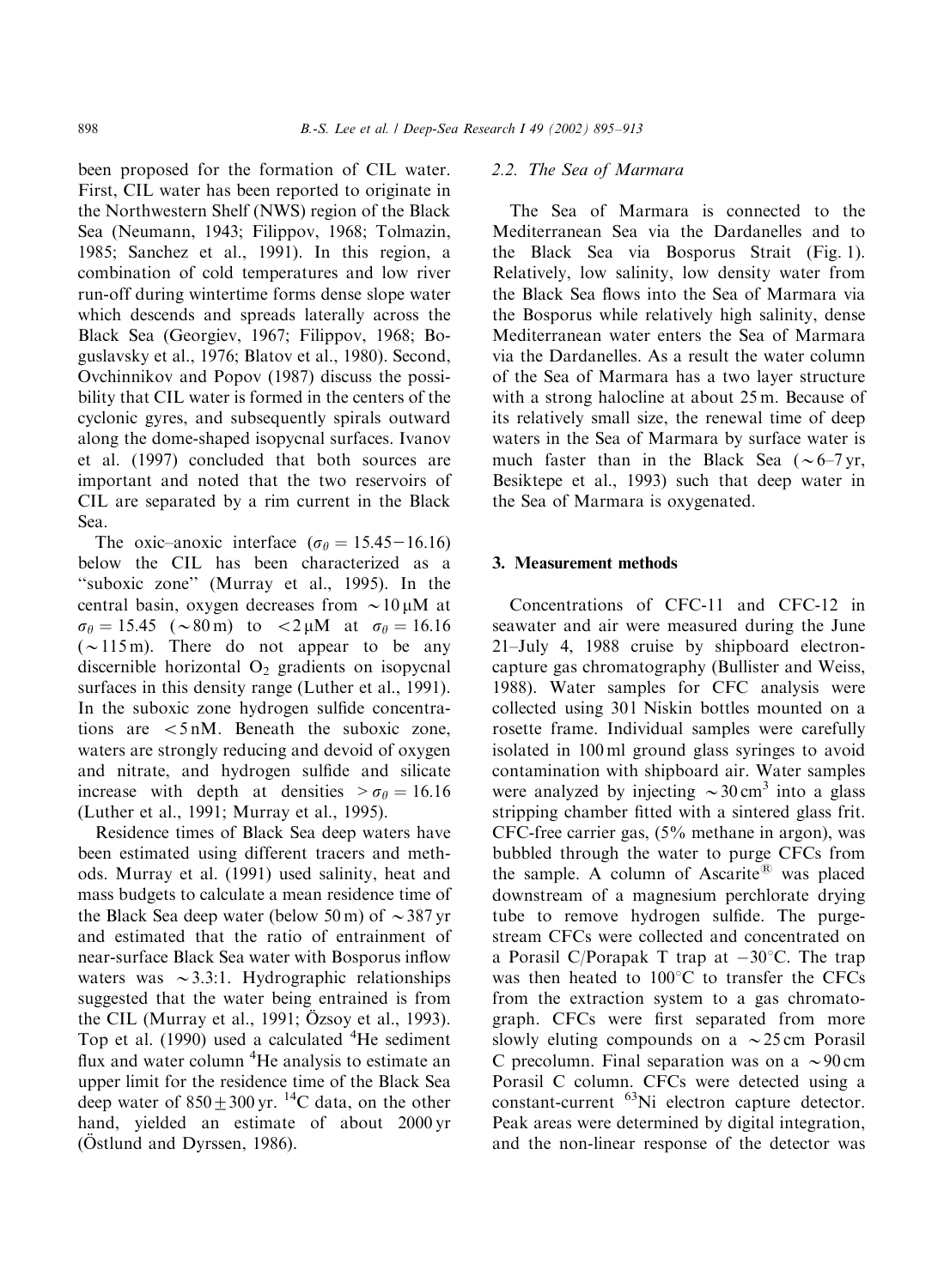calibrated by injecting known amounts of a standard gas. CFC concentrations are reported as parts per trillion (mole fraction of CFC in dry air) for air samples, and in picomoles (pmol or  $10^{-12}$  moles) per kilogram (pM) for water samples. All samples are referenced to the SIO-1998 calibration scale (Walker et al., 2000; Prinn et al., 2000), which is based on primary standards prepared in the laboratory by volumetric dilution. The estimated accuracy of this calibration scale is  $\sim$  1% for CFC-11 and CFC-12 (Prinn et al., 2000). The precision of the seawater measurements, as given by the mean standard deviation for replicate samples, was  $\sim 0.01$  pmol/kg or 1% (whichever is greater) for both CFC-11 and CFC-12, and systematic sampling and handling errors were estimated to be of the same order.

Measured volumes of clean ambient air  $(\sim 3 \text{ cc})$ , drawn from a continuously pumped sampling line at the bow were dried with magnesium perchlorate and analyzed by injection into the same lowtemperature trapping system. The relative standard deviation of the atmospheric measurements, based on replicate analyses, was  $\sim$  1% for CFC-11 and  $\sim 0.4\%$  for CFC-12. Overall systematic calibration errors were estimated to be  $\sim$  2% for both gases.

#### 4. Results

Hydrographic and CFC data were obtained at  $\sim$  20 stations (Fig. 1) on Leg 4 of the 1988 Black Sea oceanographic expedition during June 1988 on R.V. Knorr. CFC-11 and CFC-12 concentrations were highest in the near-surface waters, but were detectable well into the suboxic and anoxic layers (Fig. 3). CFC concentrations were near or below the detection limit at depths  $>500$  m. Summertime CFC-11 and CFC-12 saturation levels in nearsurface waters were as high as  $\sim 160\%$  and  $\sim$  150%, respectively (Fig. 4), based on the average of all atmospheric measurements  $(264.6+3.2)$ and  $493.4+6.7$  ppt for CFC-11 and CFC-12, respectively) during the cruise. In near-surface waters dissolved oxygen reached saturation levels of 125%. The extreme supersaturations for dissolved CFCs in the near-surface water may be due



Fig. 3. Vertical CFC-11 (a) and CFC-12 (b) sections across the Black Sea during the 1988 Black Sea expedition. Station numbers are listed at the top of the figure. All dissolved CFC concentrations are expressed as  $pmol kg^{-1}$  (1 pmol  $kg^{-1} = 10^{-12}$  mol kg<sup>-1</sup> of seawater). The gridding and contouring were done using an optimal estimation technique developed by Roemmich (1983).

to (1) sample contamination; (2) periodic episodes of elevated levels of atmospheric CFCs over this region; (3) rapid seasonal warming of near-surface waters combined with relatively slow rates of air– sea gas exchange.

The fact that the CFC-11 and CFC-12 supersaturations were within  $\sim 10\%$  of each other argues against contamination from shipboard or Niskin bottle sources, since these usually affect one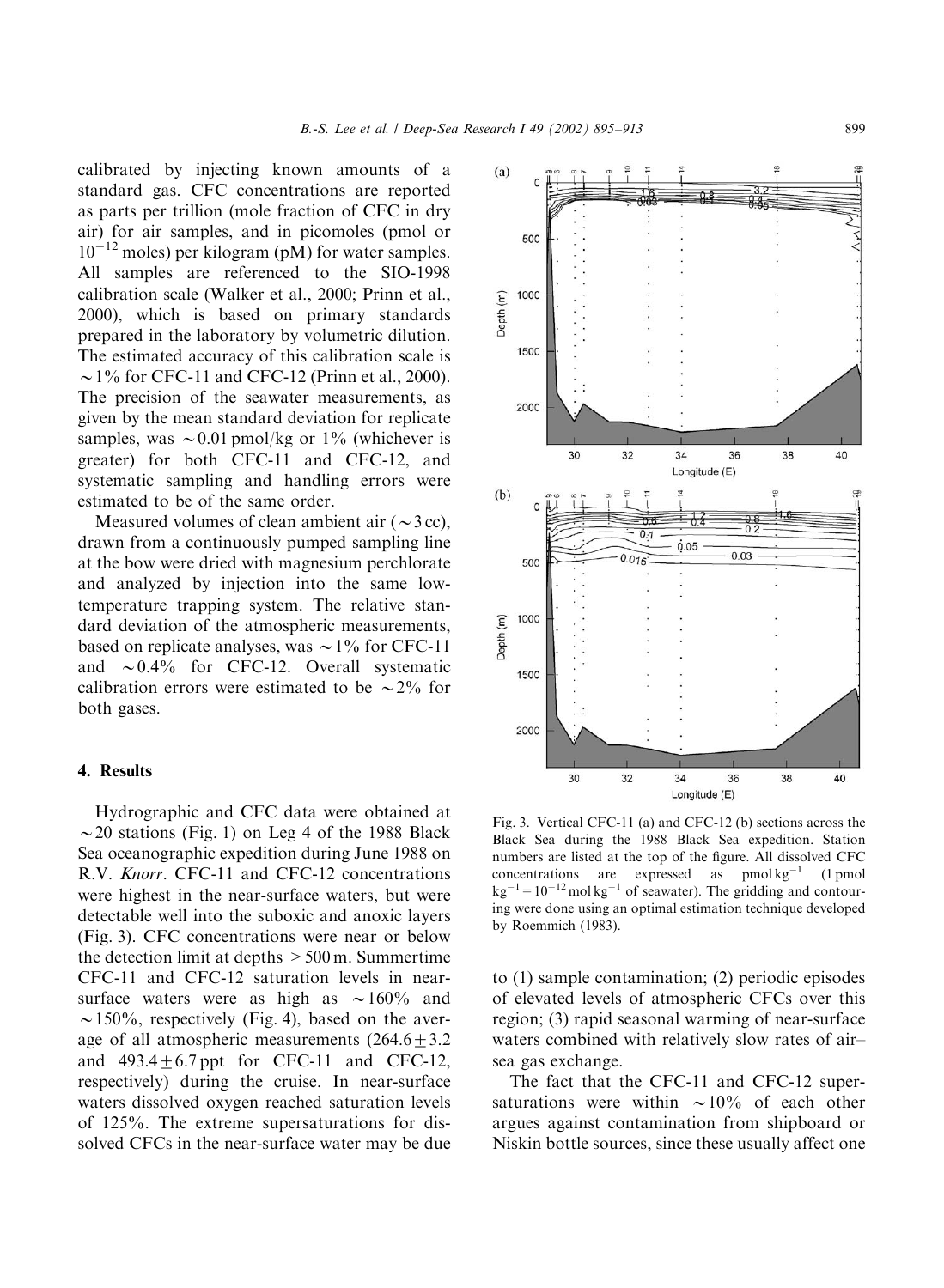

Fig. 4. CFC-12, CFC-11, and dissolved O<sub>2</sub> saturations versus potential density ( $\sigma_{\theta}$ ) for all CFC stations in the Black Sea. The elevated levels at  $\sigma_{\theta} \sim 16.4$  are from the near bottom maxima at station 3, near the Bosporus outflow.

CFC much more strongly than the other. No evidence for severe contamination of CFC-11 or CFC-12 was seen in the deep samples collected at these stations. CFC sample contamination at levels ( $\sim$  1 pmol kg<sup>-1</sup>) needed to bring the surface saturations to  $>150\%$  would be obvious if it occurred in deep water samples. A prolonged period of elevated levels of atmospheric CFCs over

the Black Sea occurring a month or more before the cruise could drive near-surface dissolved CFC concentrations to high levels, which would then persist for weeks even after the atmospheric CFC levels returned to background levels. No CFC air measurements over the Black Sea are available for the period immediately preceding Leg 4, so this possibility cannot be eliminated. However, the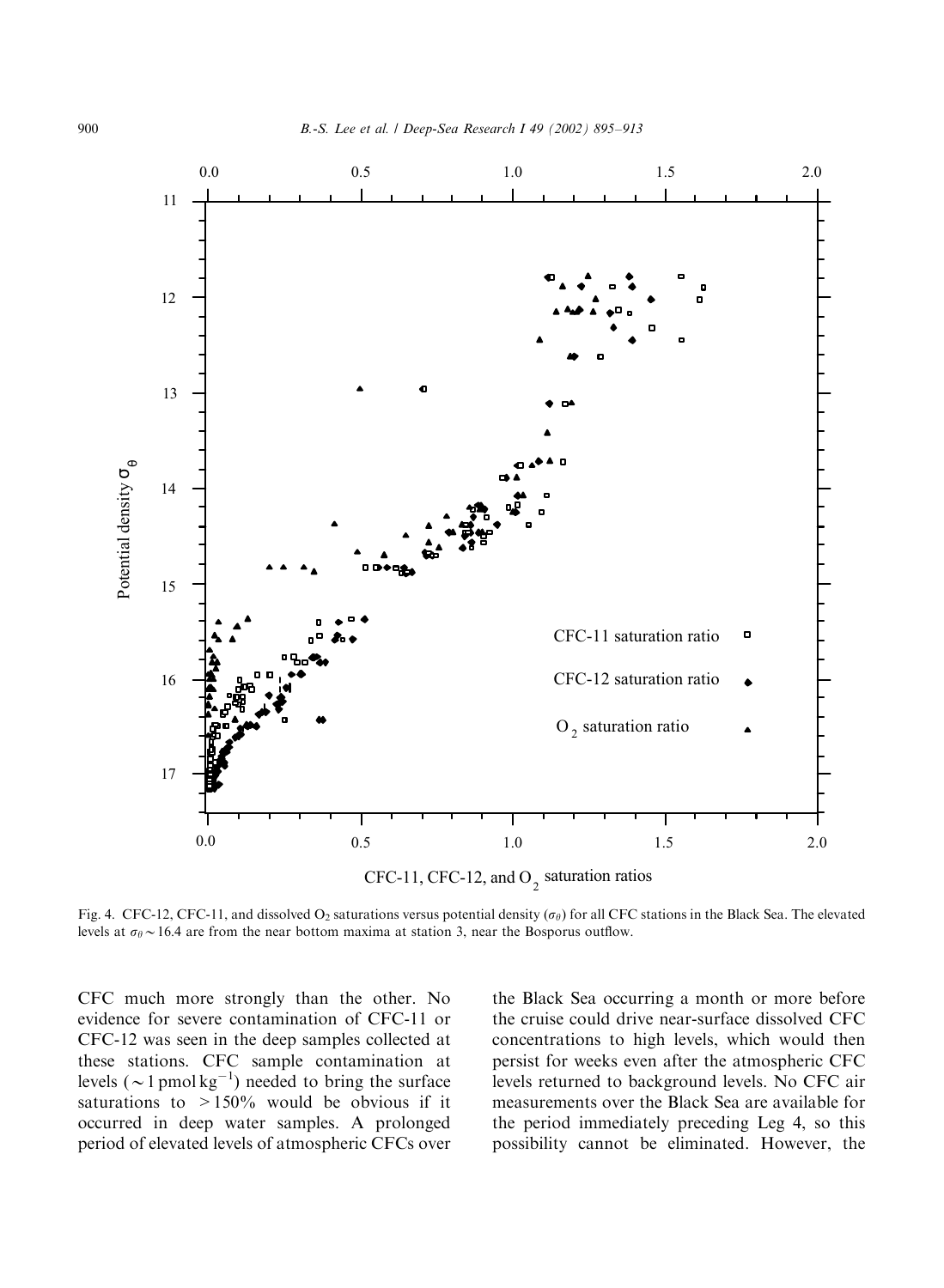$\blacktriangleright$ 

Fig. 5. Vertical profiles of potential temperature  $(\theta)$ , salinity, dissolved  $O_2$  and  $\sigma_\theta$  (a) and vertical profiles of CFC-11, CFC-12 and dissolved  $O_2$  (b) at station 3 (41°34'N 29°04'E) near the Bosporus outflow into the Black Sea.

average of daily air measurements of CFCs made on Leg 4 were only slightly  $(6-7%)$  above clean Northern Hemisphere background values (Walker et al., 2000) for this time period, and varied by  $\langle 2\%$  from 21 June to 4 July 1988.

The most likely cause of the observed summertime CFC supersaturations is rapid surface warming by solar radiation (e.g. Murray et al., 1991), combined with slow gas exchange in the highly stratified near-surface layer of the Black Sea. Rapid cooling of the near-surface layer in winter produces a mixed layer with temperatures of  $\sim$ 8°C down to the depth of the CIL ( $\sigma_{\theta} = 14.46$ ) (Tolmazin, 1985; Ovchinnikov and Popov, 1987; Sanchez et al., 1991). CFC gas exchange rates are relatively rapid in winter, due to the low stratification and high mean wind speeds (Tolmazin, 1985). The solubilities of CFC-11 and CFC-12 decrease by  $\sim$  4% per  $\degree$ C temperature increase (Warner and Weiss, 1985). If the CFC concentrations in nearsurface water in wintertime are assumed to be near equilibrium at wintertime temperatures ( $\sim 8^{\circ}$ C), then an increase in temperature from  $8^{\circ}$ C to  $23^{\circ}$ C (in the absence of gas exchange) could lead to CFC summertime saturation levels of  $>200\%$ . Thus, the  $\sim$ 150% CFC supersaturation levels observed in the summer of 1988 are probably the result of seasonal warming combined with the substantially lower mean wind speeds in spring and summer (Woodruff et al., 1998) allowing only partial reequilibration of the upper water during the warming.

Depth profiles of potential temperature, salinity, dissolved oxygen  $(O_2)$ , CFC-11 and CFC-12 from the Black Sea at station 3, near the exit of Bosporus Strait, are shown in Fig. 5. Subsurface maxima in both CFCs and dissolved oxygen were observed at 190 m. These maxima suggest that the inflowing plume containing entrained near surface origin water penetrates to this depth, carrying with it elevated levels of CFCs and dissolved oxygen.

Profiles of dissolved  $O_2$ , nitrate (NO<sub>3</sub>), H<sub>2</sub>S, potential temperature  $(\theta)$ , salinity and potential

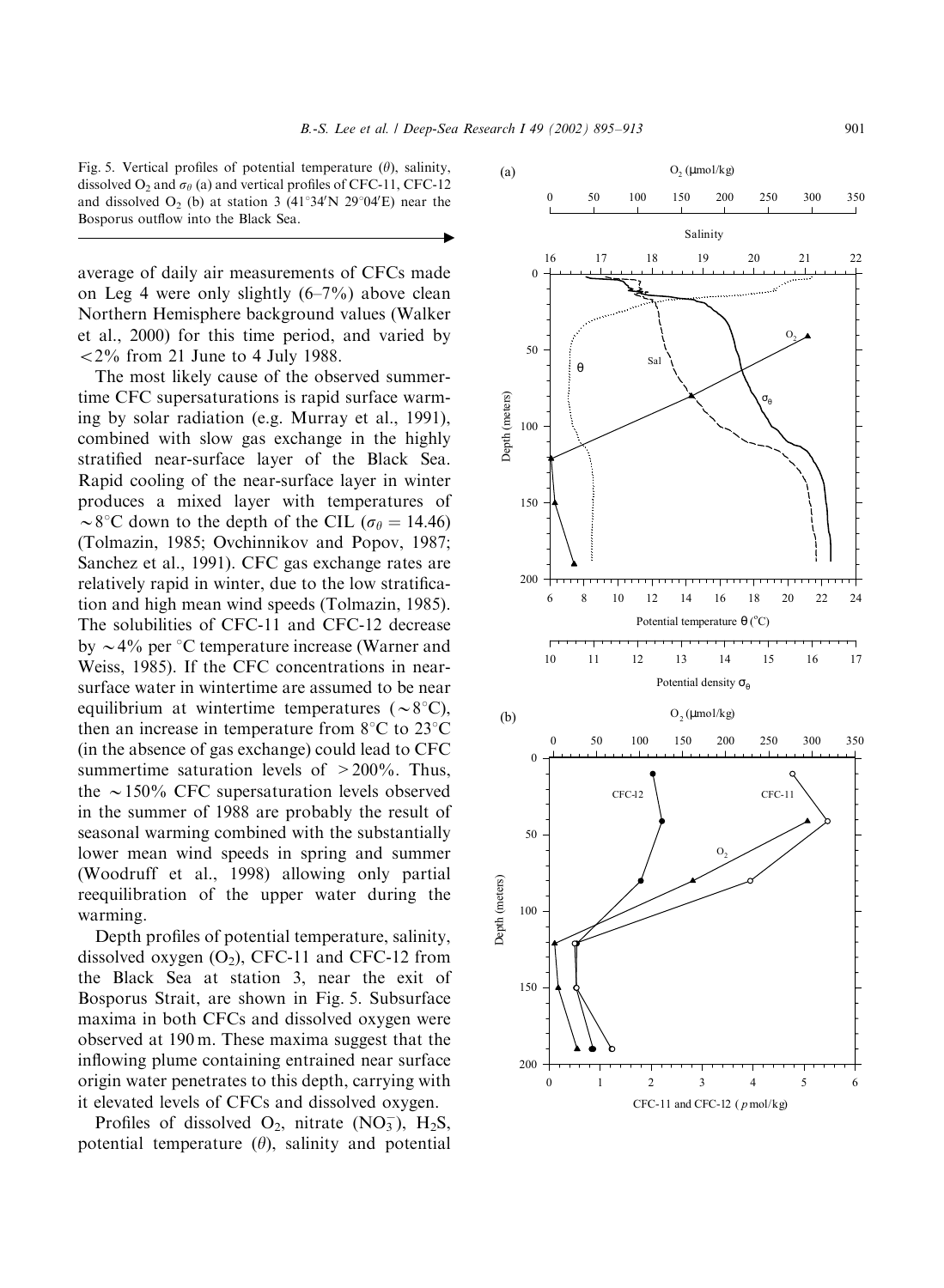Fig. 6. Vertical profiles of  $\theta$ , salinity,  $\sigma_{\theta}$ , dissolved  $O_2$ , H<sub>2</sub>S and  $NO<sub>3</sub>$  (a) and vertical profiles of dissolved CFC-11 and CFC-12 (b) at the location of station 14  $(43^{\circ}05'N)$  34°00'E), a representative station near the center of the Black Sea (White et al., 1989). Continuous measurements of  $NO<sub>3</sub><sup>-</sup>$  and  $H<sub>2</sub>S$  were made using a lowered pump profiling system (Friederich et al., 1990). Also shown is the CFC-11/CFC-12 ratio for samples where the CFC-11 and CFC-12 concentrations were both  $> 0.05$  pmol kg<sup>-1</sup>. . "

density ( $\sigma_{\theta}$ ) at station 14, a typical station near the center of the Black Sea, are shown in Fig. 6a. Profiles of dissolved CFC-11, CFC-12 and the CFC-11/CFC-12 ratio are shown in Fig. 6b. As predicted from the overlying atmospheric CFC concentrations and their solubilities, the dissolved CFC-11 concentrations were higher than CFC-12 in oxygenated waters. However, this trend was reversed at depth ( $>$  ~100 m) at this station. Composite profiles of potential density versus dissolved CFCs and  $O<sub>2</sub>$  saturation ratios from all stations sampled in the Black Sea (Fig. 4) illustrate that CFC-11 saturations are lower than those of CFC-12 starting near the upper boundary of the suboxic layer ( $\sigma_{\theta} = 15.45$ ) and the CFC-11 depletion signal is more prominent with increasing density in the anoxic water, suggesting strong CFC-11 removal at depth.

Vertical distributions of salinity, potential temperature, potential density, CFC-12, CFC-11 and dissolved  $O_2$  at station 1 in the Sea of Marmara are shown in Fig. 7a and b. Low salinity water of Black Sea origin extends from the surface to  $\sim$  20– 25 m. The remainder of the water column (below  $25 \text{ m}$ ) is high salinity ( $\sim$  38.5) Aegean Sea water. Dissolved  $O_2$  was present throughout the water column and  $H_2S$  was below detection. CFC-11 and CFC-12 concentrations were  $> 0.5$  pmol kg<sup>-1</sup> in all samples (Fig. 7b) and in contrast to the Black Sea, the concentration of CFC-11 was higher than that of CFC-12 in all samples in the water column at this station.

#### 5. Inferring turnover times from CFC data

#### 5.1. CFC-12 dating of CIL waters

An estimate of the ventilation timescale for CIL can be made based on the saturation levels for

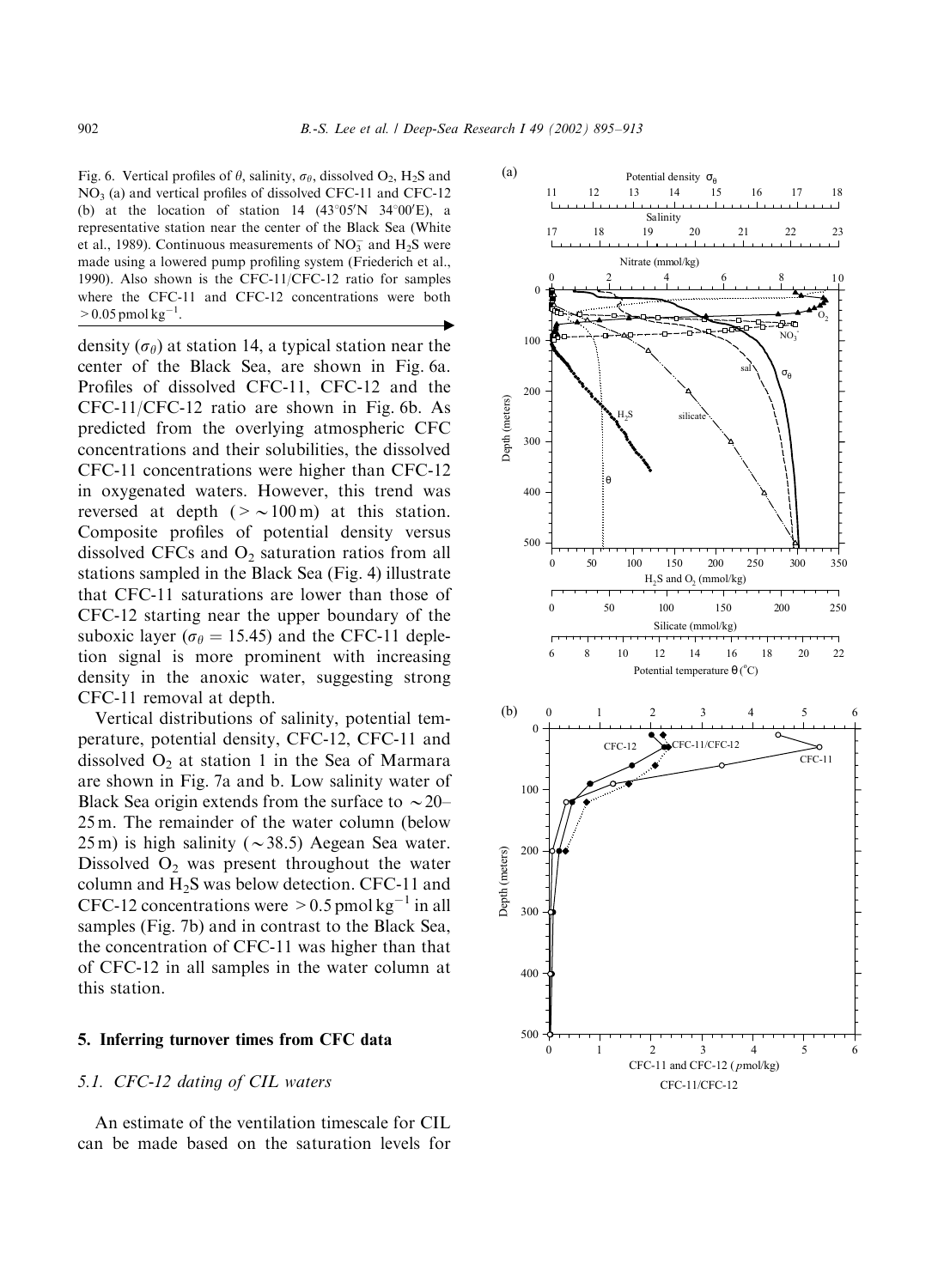

Fig. 7. Vertical profiles of  $\theta$ ,  $\sigma_{\theta}$ , dissolved O<sub>2</sub> and salinity (a) and vertical profiles of dissolved CFC-11 and CFC-12 concentration (b) at station  $1 (40°46'N 29°04'E)$  in the Sea of Marmara. Also shown is the CFC-11/CFC-12 ratio for samples where CFC-11 and CFC-12 concentrations were both  $> 0.05$  pmol kg<sup>-1</sup>.  $\blacktriangleleft$ 

CFCs in this layer. Here we adopt the Murray et al. (1991) CIL definition as waters colder than  $8^{\circ}$ C, which corresponds to potential densities in the range 14.29–15.45. The CIL water is assumed to be in contact with the atmosphere in winter at the outcrop areas and isolated from the atmosphere during the rest of the year (Tolmazin, 1985; Ovchinnikov and Popov, 1987; Sanchez et al., 1991). Dissolved CFCs in outcropping CIL water are assumed to reach equilibrium with the atmosphere through air–sea exchange at the surface. Negligible dilution of CIL water with the lower CFC water from below this layer is also assumed.

The observed CFC-12 saturation ratio in the core of CIL water in  $1988$  was  $73.8+13.2\%$ (Fig. 8). The CFC-12 mixing ratio in the atmosphere increased at a rate of  $\sim$  5% yr<sup>-1</sup> for the 10yr period prior to the 1988 expedition (see Fig. 2). If the dissolved CFC-12 concentration in CIL is assumed to track the atmosphere, then the observed CFC-12 saturation in CIL in 1988 reflects equilibrium with the atmosphere about 5 yr earlier (1983). This  $\sim$  5 yr timescale for CIL ventilation based on CFC-12 saturation levels is somewhat longer than the 1 yr estimate of Tolmazin (1985), based on studies of temporal and spatial variations of the cold water transport in the CIL. However, there are two distinct groups of CFC saturation levels (Fig. 8) that reflect the strong vertical CFC gradient in the CIL (Fig. 6b). The  $\sim$ 90% saturation level in the upper CIL waters is consistent with a  $\sim$  2 yr turnover timescale. Also, if newly formed CIL waters do not attain full equilibration with respect to atmospheric CFC levels, then our estimates would be an upper limit for the ventilation timescale of CIL.

#### 5.2. Suboxic and anoxic CFC-bearing waters

The relative vertical distributions of CFCs in the Black Sea indicate qualitatively that CFC-11 is not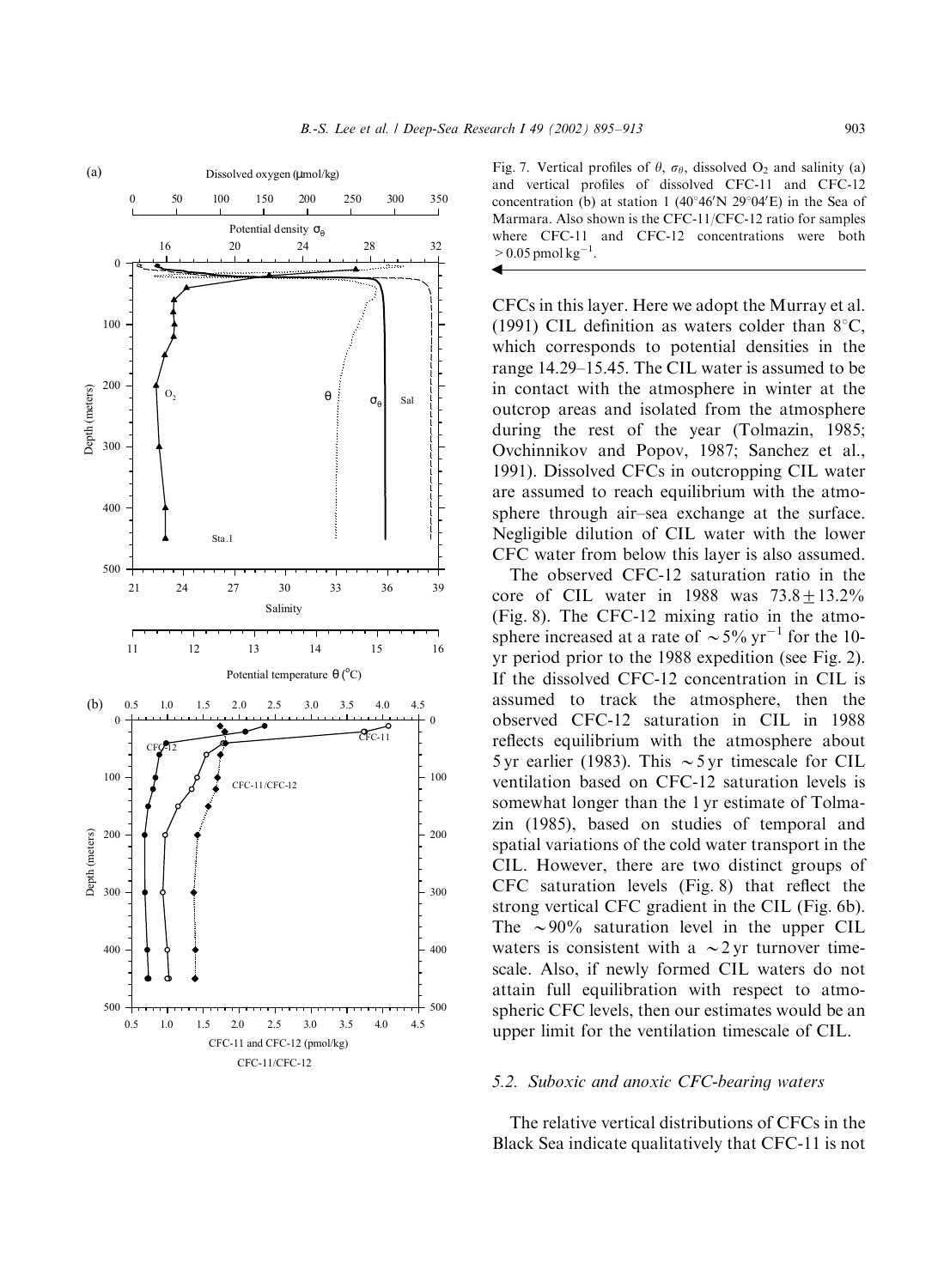

Fig. 8. CFC-12 (\*) and CFC-11 ( $\circ$ ) saturation levels with respect to the atmosphere measured in the Black Sea CIL samples whose temperature was  $<8^{\circ}\text{C}$  (15.45 >  $\sigma_{\theta}$  > 14.29).

conservative relative to CFC-12 in suboxic and anoxic waters. This phenomenon has been reported in several anoxic basins, including Saanich Inlet, Canada (Bullister and Lee, 1995; Lee et al., 1999), Lake Nitinat, Canada (Lee, 1998) and Framvaren Fjord, Norway (Shapiro et al., 1997). CFC-12 appears to be essentially conservative in the anoxic waters in these basins, with modeled first-order removal rates from  $0.01$  to  $0.03 \text{ yr}^{-1}$ (Shapiro et al., 1997), which may be indistinguishable from 0, considering measurement and modeling errors. Assuming that CFC-12 is conservative in oxygenated, suboxic and anoxic waters of the Black Sea, quantitative estimates of the removal rate of CFC-11, and estimates of the ventilation timescales of CIL, suboxic and anoxic deep waters can be estimated using a ventilation model tuned to CFC-12.

A multi-layer horizontal box (HB) model (Fig. 9) was constructed to model the ventilation of the Black Sea deep waters below the CIL. The HB model consists of several reservoirs: Bosporus inflow (BI), CIL, 10 interface (IF) boxes (IF1– IF10) and 11 horizontal boxes of 40 m thickness (zone 1–zone 11) below the CIL. Water in each IF box originates from instantaneous mixing of varying proportions of CIL and BI. The water in each IF box is laterally injected into each corresponding adjacent zone box of equal density.



Fig. 9. Schematic diagram of the CFC multi-layer horizontal box model of the Black Sea.

The tracer properties in the zone boxes are governed by injection of water from the IF boxes and by vertical diffusion and upwelling. The distribution of tracers in each zone box was calculated as follows

$$
\frac{dC_i}{dt} = \mu_i C_i^{\text{IF}} - v_i C_i + v_{i+1} C_{i+1} + K(C_{i+1} - 2C_i + C_{i-1}) - k_{\text{CFC-11}} C_i.
$$
 (1)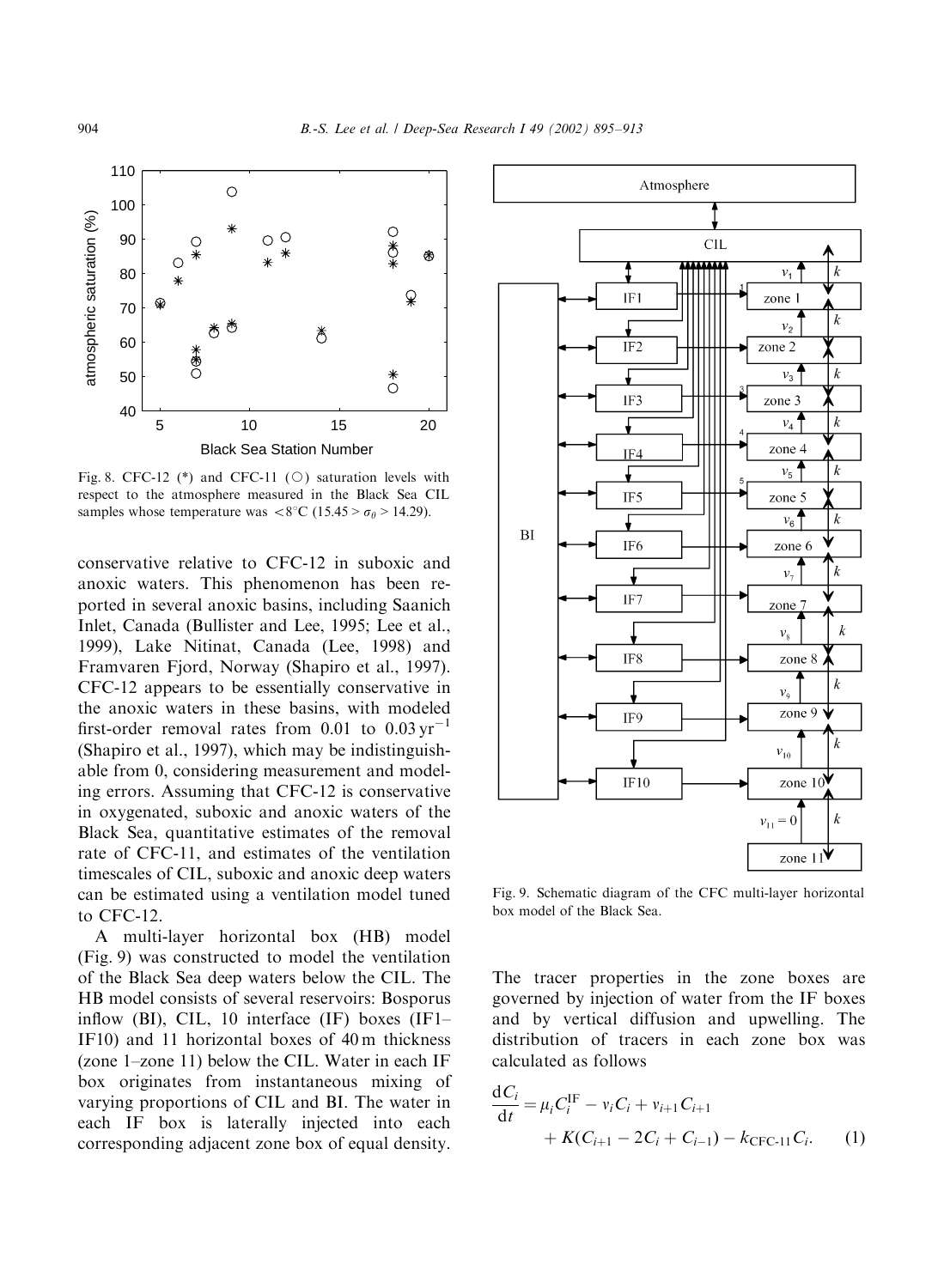In this equation,  $\mu$  and  $\nu$  are the lateral and vertical injection coefficients, respectively,  $K = k/h^2$  (k is the depth-independent vertical eddy diffusivity and  $h$  is the thickness (40 m) of the corresponding layer) and  $k_{CFC-11}$  is a layer dependent first-order in situ removal coefficient (applied only for CFC-11). Lateral injection of water from each IF box renews the adjacent zone box and results in vertical transport (upwelling) of water to the overlying zone box. Thus, the water in the 10 upper zone boxes are renewed both by lateral injection from the adjacent IF box and by upwelling from the underlying zone box. The water in zone box 10 is renewed only by the lateral injection of water from the adjacent IF box. Vertical injection into zone box 10 from the deep water could not be constrained using CFCs because CFC-12 in water below  $\sim$  500 m was close to the blank level of  $\sim 0.01$  pmol kg<sup>-1</sup>. Here we assume no exchange with deeper  $(>500 \text{ m})$  waters.

The residence time of water in each zone box is equal to the volume in the reservoir of the zone box divided by the sum of the lateral and vertical volume inflow rates (Fig. 9). The lateral volume flux of water from each IF box equals the lateral injection coefficient,  $\mu_i$ , multiplied by the volume in the reservoir of the zone box  $(V_i)$ . The vertical volume flux of water from the ith zone box is equivalent to the vertical volume flux coefficient  $(v_i)$  multiplied by the volume in the reservoir of the *i*th zone box  $(V_i)$ . The vertical volume flux of water from zone box 10 is  $v_{10}$  V<sub>10</sub> which is equivalent to the lateral volume flux,  $\mu_{10^*} V_{10}$ , therefore  $v_{10} =$  $\mu_{10}$ . For zone boxes 1–10, the water mass budget in the modeled boxes is as follows

$$
v_i = \mu_i + v_{i+1}.\tag{2}
$$

To derive the history of a dissolved CFC in the CIL box (the CIL source function), the concentration of each dissolved CFC in CIL was assumed to track the atmospheric CFC source function (Fig. 2) at a constant saturation ratio. The saturation ratio used was 73.8% for CFC-12 and 75.3% for CFC-11 in CIL determined from the dissolved CFC concentrations observed in the CIL during the 1988 cruise (Fig. 8), the atmospheric concentration measurements made in 1988, and the solubility of CFCs (Warner and Weiss, 1985) in CIL. Time series records from 1960–1988 indicate that the temperature and salinity in the core of CIL varies slightly with time (Konovalov and Murray, 2001). The range of these variations leads to only small changes in the calculated CFC solubility coefficients, and constant values for salinity of  $18.90 \pm 0.41$  and  $\theta$  of  $7.06 \pm 0.24$ <sup>o</sup>C were used in calculating CFC solubility coefficients for CIL in the model.

No CFC samples were collected in the BI during the 1988 expedition. In 1992, CFC-113 and CFC-11 measurements made in BI near the entrance of the Bosporus Strait yielded CFC-113/CFC-11 apparent ages for this water of about 6–11 yr (Fogelqvist et al., 1996). To derive a source function for dissolved CFCs in the BI box, the concentrations of dissolved CFCs in BI as a function of time were assumed to lag by  $8.5+2.5$  yr the concentrations for CFCs in BI calculated at solubility equilibrium with the atmosphere. The solubility coefficients for CFC in BI used observations of salinity and potential temperature in Mediterranean origin water in the Bosporus, with mean salinity =  $35$  and mean  $\theta$ = 14°C (Murray et al., 1991; Latif et al., 1991).

Potential density in each IF box was assumed to be in steady state and equivalent to that in the corresponding adjacent zone box. Salinity and potential temperature for each IF box were thus determined from the mixture ratio of CIL to BI which yielded the density equivalent to the corresponding zone box. The time-dependent source function of dissolved CFC for each IF box was calculated from the CIL and BI CFC source functions, and the mixing ratios of CIL to BI in each IF box. The mixing ratios of CIL to BI and the resulting concentrations of CFC in each IF box in 1988 are listed in Table 1. In tuning the model, mean +  $1\sigma$  of the measured distributions of salinity and CFC concentrations for each zone box were used (Table 2).

In this model we assumed that circulation and hydrology were in steady state, so possible variations of Mediterranean inflow or river runoff to the Black Sea were not taken into account. Eq. (1) was integrated from 1930 to 1988 for CFC-12, assuming zero initial concentrations in all boxes in 1930, using an explicit numerical method.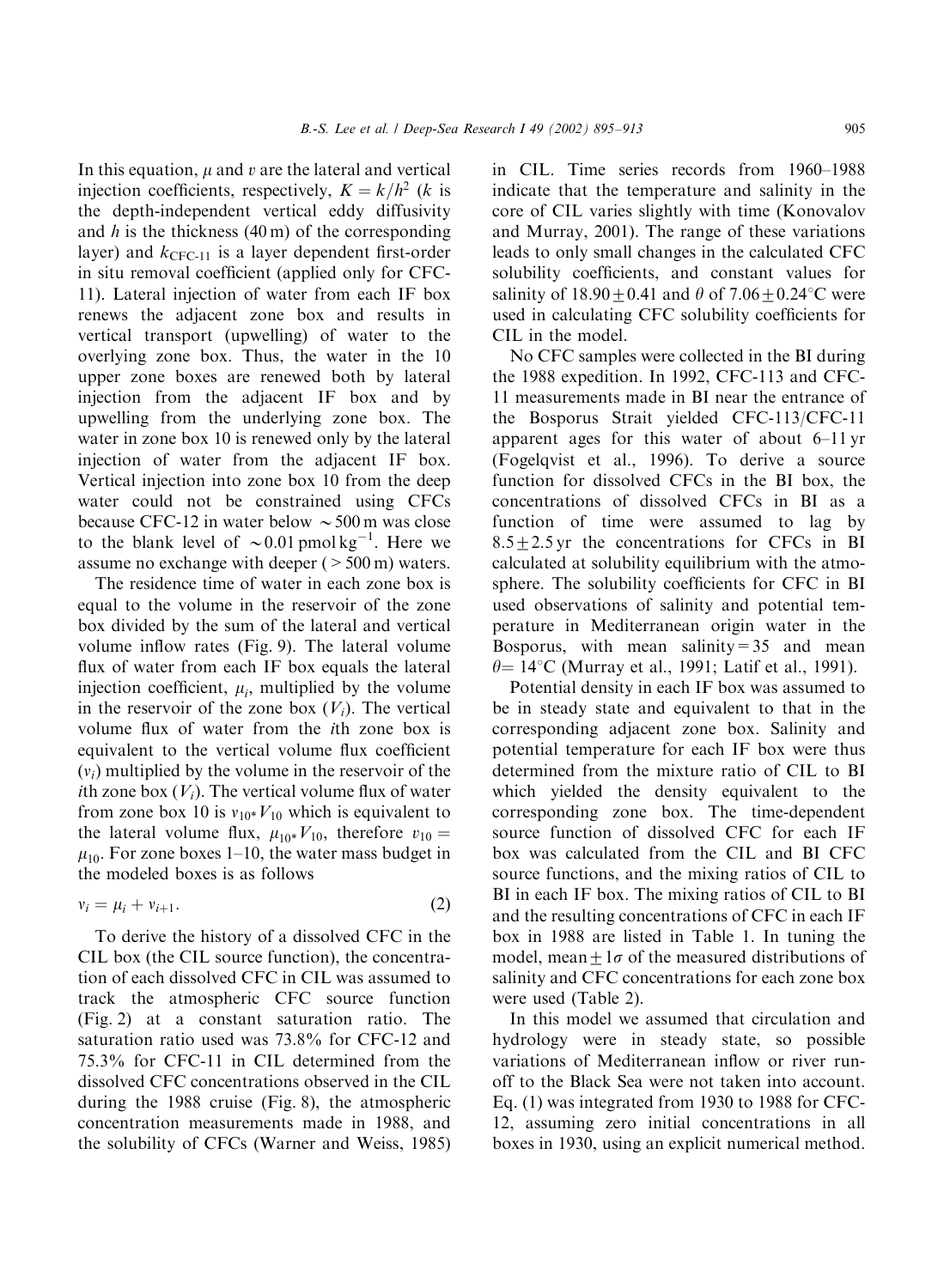Table 1

CFC-11 and CFC-12 concentrations (pmol kg<sup>-1</sup>), salinity, potential temperature ( $\theta$ ), and mixing ratio ( $\gamma$ , the ratio of CIL to BI water ) for each IF box, calculated as a two-endmember mixing between CIL and BI waters using potential density  $(\sigma_\theta)$  as a mixing index

| ΙF |               | $CFC-12$      | $CFC-11$      | Salinity       | H             |
|----|---------------|---------------|---------------|----------------|---------------|
|    | $9.95 + 4.67$ | $1.95 + 0.28$ | $4.49 + 0.86$ | $20.36 + 0.53$ | $7.91 + 0.47$ |
|    | $5.73 + 1.21$ | $1.90 + 0.25$ | $4.36 + 0.77$ | $21.04 + 0.22$ | $8.20 + 0.33$ |
| 3  | $4.93 + 0.78$ | $1.88 + 0.24$ | $4.30 + 0.74$ | $21.33 + 0.14$ | $8.32 + 0.29$ |
| 4  | $4.55 + 0.62$ | $1.86 + 0.23$ | $4.30 + 0.72$ | $21.52 + 0.10$ | $8.40 + 0.27$ |
|    | $4.32 + 0.53$ | $1.85 + 0.23$ | $4.25 + 0.71$ | $21.65 + 0.08$ | $8.45 + 0.26$ |
| 6  | $4.10 + 0.52$ | $1.85 + 0.22$ | $4.23 + 0.71$ | $21.74 + 0.07$ | $8.49 + 0.25$ |
|    | $4.03 + 0.44$ | $1.84 + 0.22$ | $4.22 + 0.70$ | $21.82 + 0.07$ | $8.53 + 0.25$ |
| 8  | $3.91 + 0.41$ | $1.84 + 0.22$ | $4.20 + 0.70$ | $21.88 + 0.06$ | $8.55 + 0.25$ |
| 9  | $3.84 + 0.40$ | $1.83 + 0.22$ | $4.20 + 0.69$ | $21.94 + 0.05$ | $8.58 + 0.24$ |
| 10 | $3.78 + 0.37$ | $1.83 + 0.22$ | $4.19 + 0.69$ | $21.99 + 0.05$ | $8.60 + 0.24$ |

Table 2 CFC-12 and CFC-11 concentrations (pmol kg<sup>-1</sup>), salinity and potential temperature ( $\theta$ ) (with uncertainty) calculated for each zone box

| Zone           | $\sigma_{\theta}$ |           | $CFC-12$      | $CFC-11$      | Salinity       | θ             |
|----------------|-------------------|-----------|---------------|---------------|----------------|---------------|
|                | 15.450            | $-16.178$ | $0.79 + 0.19$ | $1.22 + 0.54$ | $20.46 + 0.27$ | $8.18 + 0.22$ |
| 2              | 16.178            | $-16.451$ | $0.47 + 0.07$ | $0.36 + 0.12$ | $21.02 + 0.09$ | $8.53 + 0.06$ |
| 3              | 16.451            | $-16.610$ | $0.26 + 0.05$ | $0.13 + 0.08$ | $21.38 + 0.05$ | $8.69 + 0.02$ |
| $\overline{4}$ | 16.610            | $-16.717$ | $0.15 + 0.03$ | $0.04 + 0.01$ | $21.57 + 0.07$ | $8.76 + 0.02$ |
|                | 16.717            | $-16.799$ | $0.11 + 0.02$ | $0.03 + 0.01$ | $21.69 + 0.03$ | $8.79 + 0.01$ |
| 6              | 16.799            | $-16.858$ | $0.07 + 0.01$ | $0.02 + 0.00$ | $21.81 + 0.02$ | $8.82 + 0.00$ |
|                | 16.858            | $-16.910$ | $0.07 + 0.02$ | $0.03 + 0.03$ | $21.88 + 0.02$ | $8.83 + 0.00$ |
| 8              | 16.910            | $-16.950$ | $0.04 + 0.00$ | $0.01 + 0.00$ | $21.95 + 0.00$ | $8.83 + 0.00$ |
| 9              | 16.950            | $-16.986$ | $0.04 + 0.01$ | $0.01 + 0.01$ | $21.99 + 0.01$ | $8.84 + 0.00$ |
| 10             | 16.986            | $-17.016$ | $0.02 + 0.01$ | $0.01 + 0.01$ | $22.03 + 0.01$ | $8.84 + 0.00$ |

The 1988 Black Sea expedition stations used are 3, 5–9, 11, 12, 14, and 18–20.

The values for each  $\mu_I$  and  $\nu_i$  in the corresponding zone box and  $K$  were determined by successive approximation to match the 1988 measured concentration of CFC-12 and salinity in each zone box simultaneously (Fig. 10).

Potential temperature predicted from the HB model is relatively lower than the observed potential temperature by up to  $0.5^{\circ}$ C. Time-series observations of salinity and temperature at  $\sigma_{\theta} =$ 14:5 for CIL water from 1960 to 1995 (Konovalov and Murray, 2001) showed that during 1960–1984 and in 1988, salinity decreased from 18.63 to 18.57 to  $\sim$  18.53 and temperature decreased from 7.1– 7.6 $\degree$ C to  $\sim$  6.8 $\degree$ C. The use of the low potential temperature observed for CIL in 1988 leads to low predictions of potential temperature in the deep

waters in the HB model. Because of the observed variability of temperature in CIL water on decadal time scales, substantial errors arise in the temperature field in the HB model due to its steady-state assumption.

Variations of potential temperature and salinity in CIL water from the long term (1960–1988) background were about  $0.7^{\circ}$ C and  $0.1^{\circ}$ C, respectively (Konovalov and Murray, 2001). Changes in the solubility coefficient of CFC-12 in the CIL water due to variations of temperature  $(0.7^{\circ}C)$  and salinity (0.1) were  $\langle 4\% \rangle$ . The effects of variation in the salinity and temperature of CIL on the CFC-12 distribution in each zone can be estimated, assuming the injection rate of surface-origin water into deep water was constant. The variation in the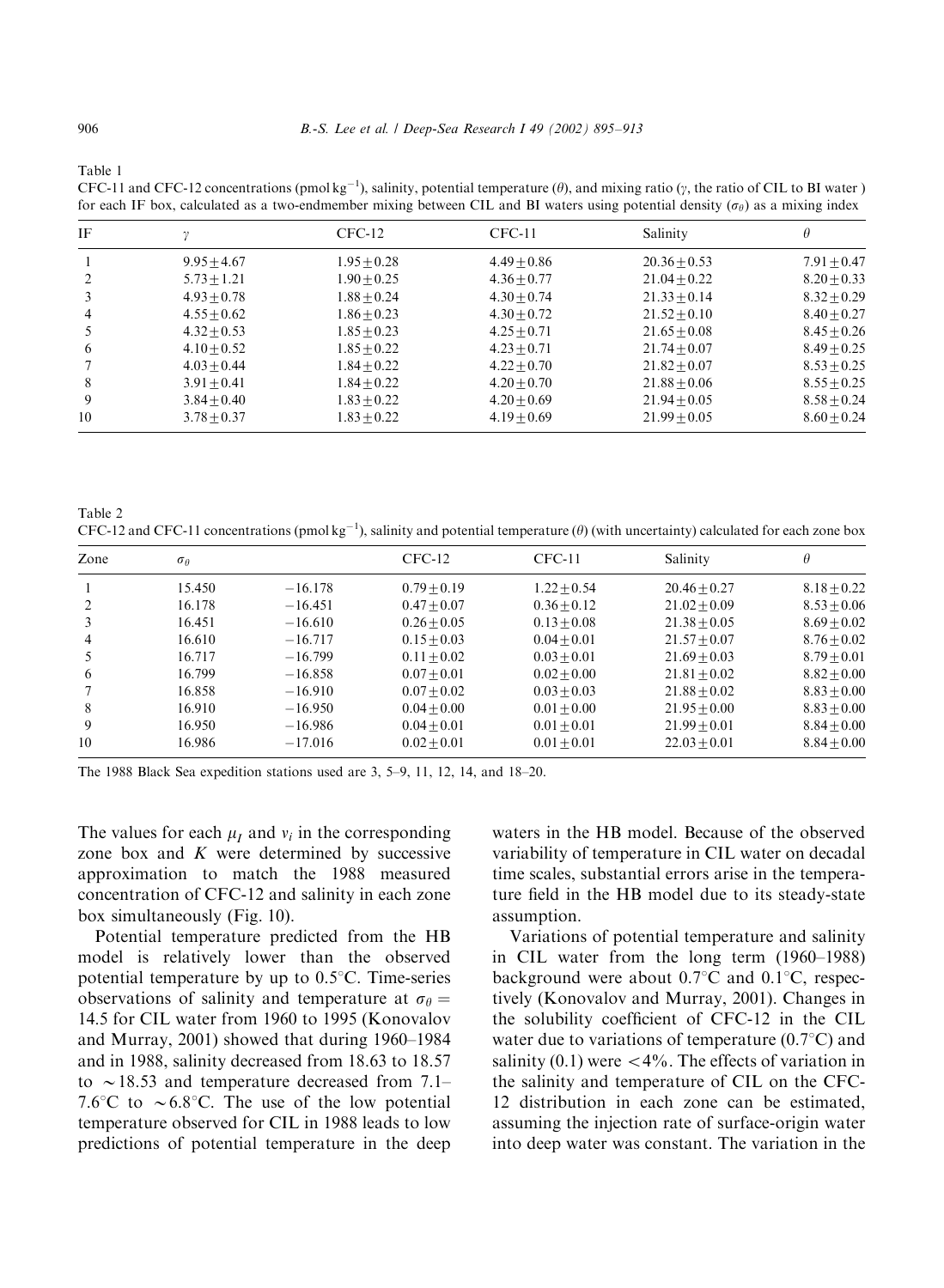

Fig. 10. HB model-derived CFC-12, salinity and potential temperature and the observed CFC-12, salinity and potential temperature in the Black Sea.

inventory of CFC-12 in each zone box due to solubility effects was  $\langle \sim 0.2\%$ .

The model transport parameters cannot be uniquely determined from CFC-12 and salinity distributions because there are uncertainties in each zone box concentration. For many different values of vertical diffusivity within certain bounds, a set of model  $\mu$  terms can be found that fits the salinity and CFC-12 distribution. Our model does place limits, however, on the range of vertical diffusivity values that are consistent with both the CFC and salinity distributions. The 1988 CFC-12 distribution indicates that a vertical diffusivity  $> 5 \times 10^{-6}$  m<sup>2</sup> s<sup>-1</sup> is not consistent with our model

of the Black Sea's deep circulation. Diffusivities  $> 5 \times 10^{-6}$  m<sup>2</sup> s<sup>-1</sup> bring more CFC-12 into the suboxic and anoxic zone than was observed during 1988.

We used a Monte-Carlo approach to determine the water transport and mixing rates that best describe the 1988 CFC-12 and salinity distributions. CFC values for each zone box during 1988 were calculated from the mean $+1\sigma$  of the measured distribution. Similarly, for each year a CFC concentration in the BI and CIL were randomly selected from the mean $+1\sigma$  saturation levels observed in 1988, and the mean +  $1\sigma$  of the temperature and salinity within the BI and CIL using the Walker et al. (2000) CFC atmospheric history and Warner and Weiss (1985) solubility. For each calculated CFC data set, transports  $(\mu1-\mu10)$  were determined that fit the CFC data within  $+2\%$ , and this procedure was repeated 1000 times for several a priori designations of  $k$ , the model's vertical diffusivity.

For some CFC concentration scenarios no set of  $\mu$ 's can be calculated that fits the 1988 calculated CFCs. These cases occur for two reasons: (1) When the calculated CFC in a zone box is higher than that in its adjacent interface box, the vertical diffusivity may not provide a large enough source of CFCs to that zone box. (2) Often, the calculated vertical supply (from above) of CFCs is too large to explain the very steep drop-off in CFC concentrations measured deeper than the CIL in 1988 (Fig. 6b). These latter cases become more probable with higher values of  $k$ .

The likelihood that a set of model  $\mu$ 's can be found that fit the CFC observations generally decreased with increasing vertical diffusivity. The model can fit the CFC distribution 93% of the time for  $k = 0$ . For higher diffusivities this probability decreases, as discussed above (Fig. 11). To determine the ''best'' model fit, we also evaluated the proportion of scenarios (that is, the likelihood) that the CFC-derived transports also explain the salinity distribution by a  $\chi^2$  test. Unlike the situation for CFCs, the salinity distribution places a lower bound on likely values for  $k$ . This is because the mixing flux of salinity (density) necessarily dictates the upwelling rate through the zone boxes (Walin, 1982). The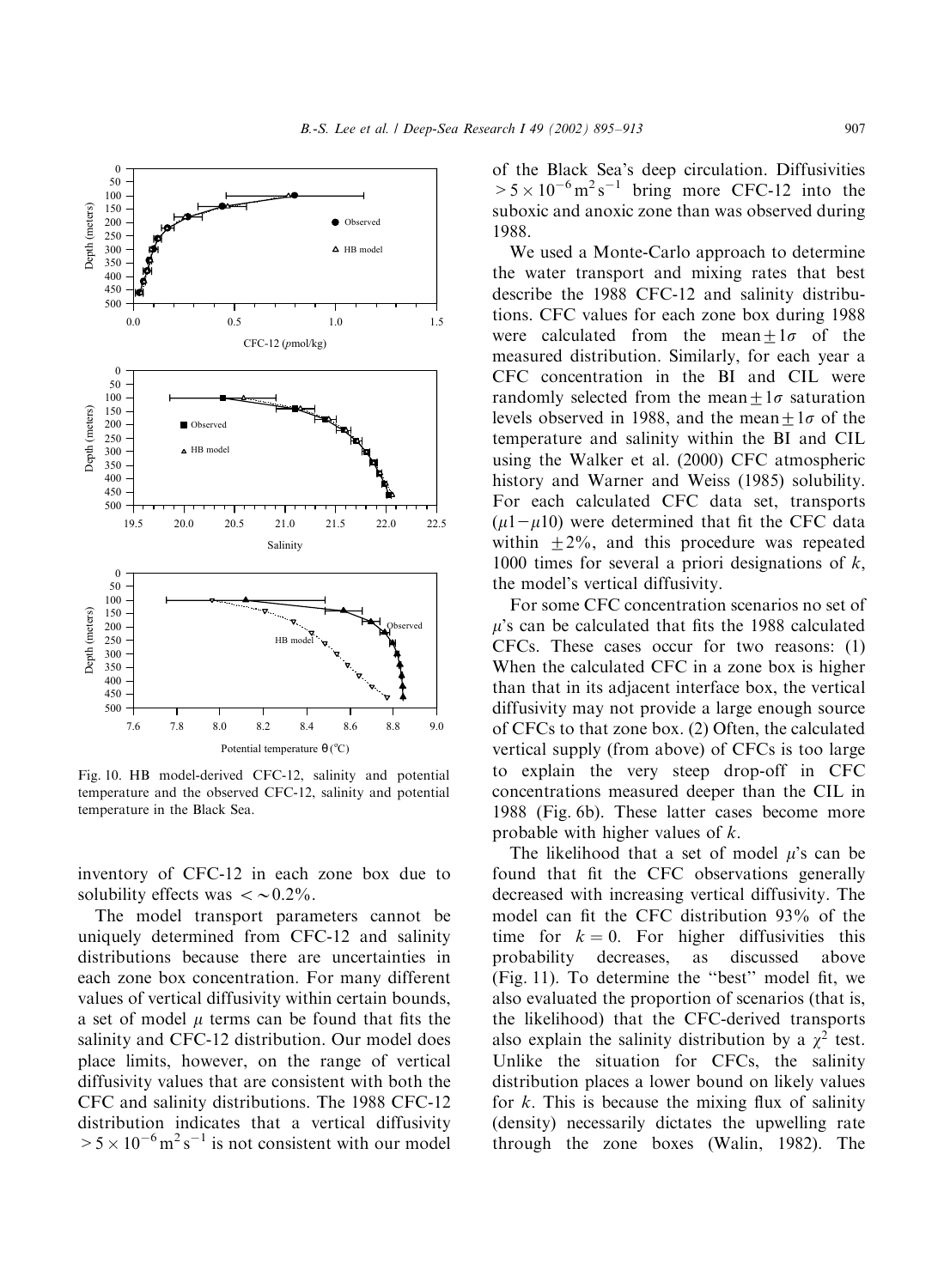

Fig. 11. Percentage of simulation scenarios where a valid transport was solved from among the Monte-Carlo simulations (bars), and the proportion of those solutions that also satisfied the concurrently measured salinity distribution by a reduced  $\gamma^2$ test (solid line).

maximum probability of satisfying both CFC and salinity constraints was found at  $\sim$  1.1  $\times$  $10^{-6}$  m<sup>2</sup> s<sup>-1</sup>. The minimum k that provides solutions at  $2/3$  ( $\sim 1\sigma$ ) of the maximum probability was about  $0.6 \times 10^{-6}$  m<sup>2</sup> s<sup>-1</sup> and the maximum was about  $2.2 \times 10^{-6}$  m<sup>2</sup> s<sup>-1</sup> (Fig. 11). Our model's circulation was thus constrained by both tracers, with CFC-12 furnishing an upper bound on  $k$ , and salinity providing a lower bound.

The best fit vertical diffusivity, derived from the CFC-12 HB model was  $k=1.1(\pm 0.9)\times 10^{-6}$  $m^2 s^{-1}$ . The magnitude of vertical diffusivity k in the open oceans was reported to be in the range of  $10-100 \times 10^{-6}$  m<sup>-2</sup> s<sup>-1</sup> (Munk, 1966; Matear and Wong, 1997) which is about one to two orders of magnitude higher than that calculated for the Black Sea deep waters. However, a similar value of  $k$  was found in the strongly anoxic Fjord Framvaren with  $k$  ranging from 0.1 to  $2.7 \times 10^{-6}$  m<sup>2</sup> s<sup>-1</sup> (Tanhua, 1997). Microstructure measurements in the suboxic zone of the Black Sea (Gregg and  $\ddot{O}$ zsoy, 1999) for the suboxic–anoxic interface region also yielded estimates of vertical diffusion coefficients in the range of  $10^{-6}$  m<sup>2</sup> s<sup>-1</sup>. The extremely low  $k$  in these two basins compared to the relatively high  $k$  in the open ocean reflects

the relatively strong stratification in these two basins and the lack of significant tides in the Black Sea, both of which likely contribute to the development of anoxic conditions. Gregg and  $Ozsoy$  (1999) discuss the possibility that the existence of a suboxic zone in the Black Sea places an upper bound on k of about  $5 \times 10^{-6}$  m<sup>2</sup> s<sup>-1</sup>in this region.

The upwelling velocity for each zone box is equivalent to the zone thickness multiplied by the corresponding vertical volume flux coefficient and decreases with depth from 8 to  $0.06 \,\mathrm{m}\,\mathrm{yr}^{-1}$  in zones 1–10, respectively (Table 3). The total upwelling in the system, that is, the uppermost upwelling flux,  $v_1$ , was 0.13 Sv in our best fit solution. This value is 50% higher than the value of 0.8 Sv that is obtained when the Bosporus inflow rate of 0.01 Sv (Unluata et al., 1989) is multiplied by the BI:CIL entrainment ratio of 1:7.89.

The model-derived residence time for the zone 1 (the suboxic zone) was  $\sim$  5 yr and is not very different from the  $\sim$ 8 yr derived from the volume in the reservoir of the suboxic zone divided by the inflow rate derived from the entrainment of Bosporus inflow with CIL water. The volume of the suboxic zone is calculated based on the surface area of the Black Sea  $(508,000 \text{ km}^2)$  (Murray, 1991a), and the thickness of the suboxic zone

Table 3

Results of the HB model-derived upwelling velocity  $w$  (m yr<sup>-1</sup>) and CFC-11 in situ removal coefficient  $k_{\text{CFC-11}}$  (yr<sup>-1</sup>) for each zone box

| Zone | Rt           | w               | $k_{\text{CFC-11}}$ |  |  |  |
|------|--------------|-----------------|---------------------|--|--|--|
| 1    | $4.8 + 3.6$  | $8.4 + 6.4$     | $0.15 + 0.13$       |  |  |  |
| 2    | $12.5 + 5.9$ | $3.2 + 1.5$     | $0.24 + 0.06$       |  |  |  |
| 3    | $21.1 + 8.9$ | $1.9 + 0.8$     | $0.66 + 0.10$       |  |  |  |
| 4    | $30.8 + 9.5$ | $1.3 + 0.4$     | $0.70 + 0.18$       |  |  |  |
| 5    | $44.4 + 15$  | $0.9 + 0.3$     | $0.55 + 0.11$       |  |  |  |
| 6    | $59.7 + 22$  | $0.67 + 0.24$   | $0.47 + 0.10$       |  |  |  |
| 7    | $85.1 + 31$  | $0.47 + 0.17$   | $0.48 + 0.13$       |  |  |  |
| 8    | $129 + 54$   | $0.31 + 0.13$   | $0.55 + 0.16$       |  |  |  |
| 9    | $235 + 110$  | $0.17 + 0.08$   | $0.57 + 0.18$       |  |  |  |
| 10   | $625 + 430$  | $0.064 + 0.044$ | $0.31 + 0.21$       |  |  |  |

The residence time Rt (yr) =  $1/v$  (yr<sup>-1</sup>), the reciprocal of vertical volume flux coefficient for each corresponding zone box, and uncertainties reflect the relative uncertainties in  $w$ .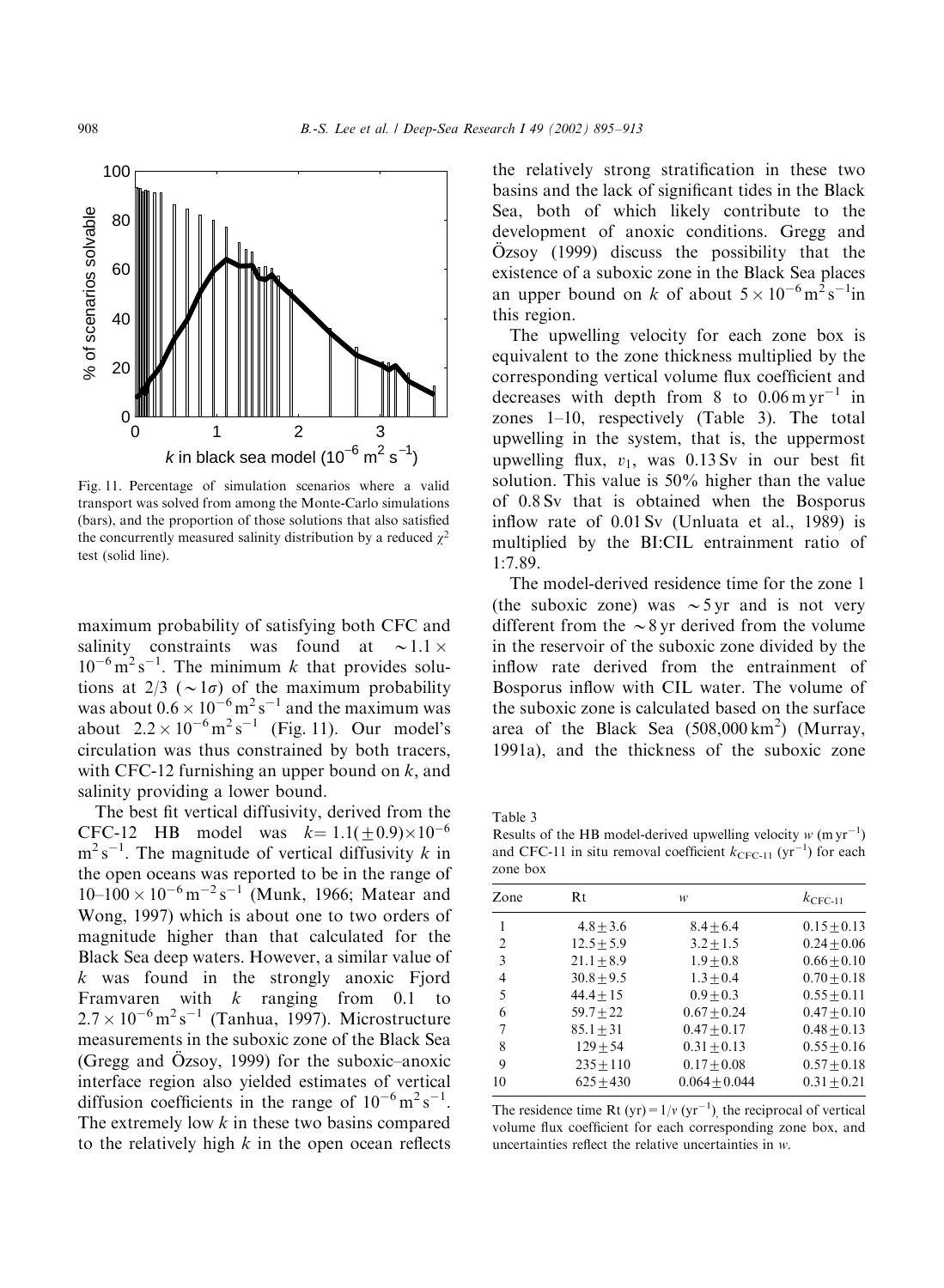(40 m). The inflow rate of  $\sim$  2500 km<sup>3</sup> yr<sup>-1</sup> is based on a long-term estimate of BI of  $312 \text{ km}^3 \text{ yr}^{-1}$ (Unluata et al., 1989) and an entrainment ratio of BI:CIL of 1:7.89 for the suboxic zone water. The residence time of water in each zone box (Table 3) increased with depth up to about 625 yr in zone 10  $({\sim}500 \,\mathrm{m})$ . The residence times for depths below CIL and above the bottom (2200 m) have been estimated to be  $\sim$  387 yr (Murray et al., 1991) and  $850+300$  yr (Top et al., 1990). The residence time derived from the HB model for depths around 500 m range from 200 to 1000 yr (Table 3). The uncertainty in this estimate is very large because the CFC-12 concentrations in the deepest layer were near the detection limit.

#### 5.3. CFC-11 removal rate coefficients

The lateral and vertical injection coefficients and vertical diffusion coefficients determined using CFC-12 and salinity were used to estimate the first-order in situ removal coefficient  $(k_{\text{CFC-11}})$  for CFC-11 in each depth layer. The calculations were carried out for CFC-11, assuming zero initial concentration of CFC-11 in all boxes in 1930. The value of  $k_{CFC-11}$  for each horizontal layer was determined by successive approximation to bring the model predicted CFC-11 concentration in each zone box to within  $\sim$  1% of the observed CFC-11 concentrations in 1988 (Fig. 12).

The minimum calculated first-order in situ removal coefficient  $k_{\text{CFC-11}}$  is  $0.15\pm0.13 \,\text{yr}^{-1}$  in the suboxic zone (zone 1) at  $\sim 80-120$  m and the maximum value is  $\sim 0.7+0.18$  yr<sup>-1</sup> in zone 4  $({\sim}200-240 \text{ m})$ . The mean first-order CFC-11 in situ removal coefficient  $k_{\text{CFC-11}}$  was  $\sim 0.47\pm$  $0.05 \,\mathrm{yr}^{-1}$  in the depth range 160–480 m (Table 3). In the eastern tropical Pacific oxygen minimum zone, where the dissolved oxygen levels are in the same range as those in the Black Sea suboxic water, vertical profiles of CFC-11 and CFC-12 do not show any clear evidence for CFC-11 removal (Bullister and Lee, 1995). In this model, the small but non-zero CFC-11 removal term in the suboxic zone indicates the possibility of in situ CFC-11 removal, although the relative uncertainty in this number is substantial.



Fig. 12. Observed CFC-11 in the Black Sea, HB model-derived CFC-11 at best  $k_{CFC-11}$  for each zone layer and HB modelderived CFC-11 assuming  $k_{\text{CFC-11}} = 0$ .

CFC-11 removal rates have been estimated as 0.9 and  $6-9 \text{ yr}^{-1}$ , respectively, in two anoxic Basins: Saanich Inlet, BC, Canada (Bullister and Lee, 1995) and Framvaren Fjord, Norway (Shapiro et al., 1997). Long-term incubation experiments using anoxic hydrogen sulfide-bearing waters from Saanich Inlet yielded a CFC-11 firstorder removal coefficient  $k_{\text{CFC-11}}$  at 8°C of  $0.5\pm0.3$  yr<sup>-1</sup> (Lee et al., 1999). The first-order in situ removal coefficients for CFC-11 derived in this study and in Saanich Inlet are much lower than that from Framvaren Fjord. The differences in  $k_{CFC-11}$  values derived from these anoxic basins may be related to differences in chemical and/or biological activity in these regions and the contrast between the high primary production and particle fluxes in the coastal Framvaren site and the relatively oligotrophic Black Sea site.

## 5.4. 1-layer box model of CFCS in the Sea of Marmara

A simple 1-layer box model incorporating CFC-11 and CFC-12 as conservative transient tracers was constructed to estimate the residence time and OUR of the Sea of Marmara deep water. The box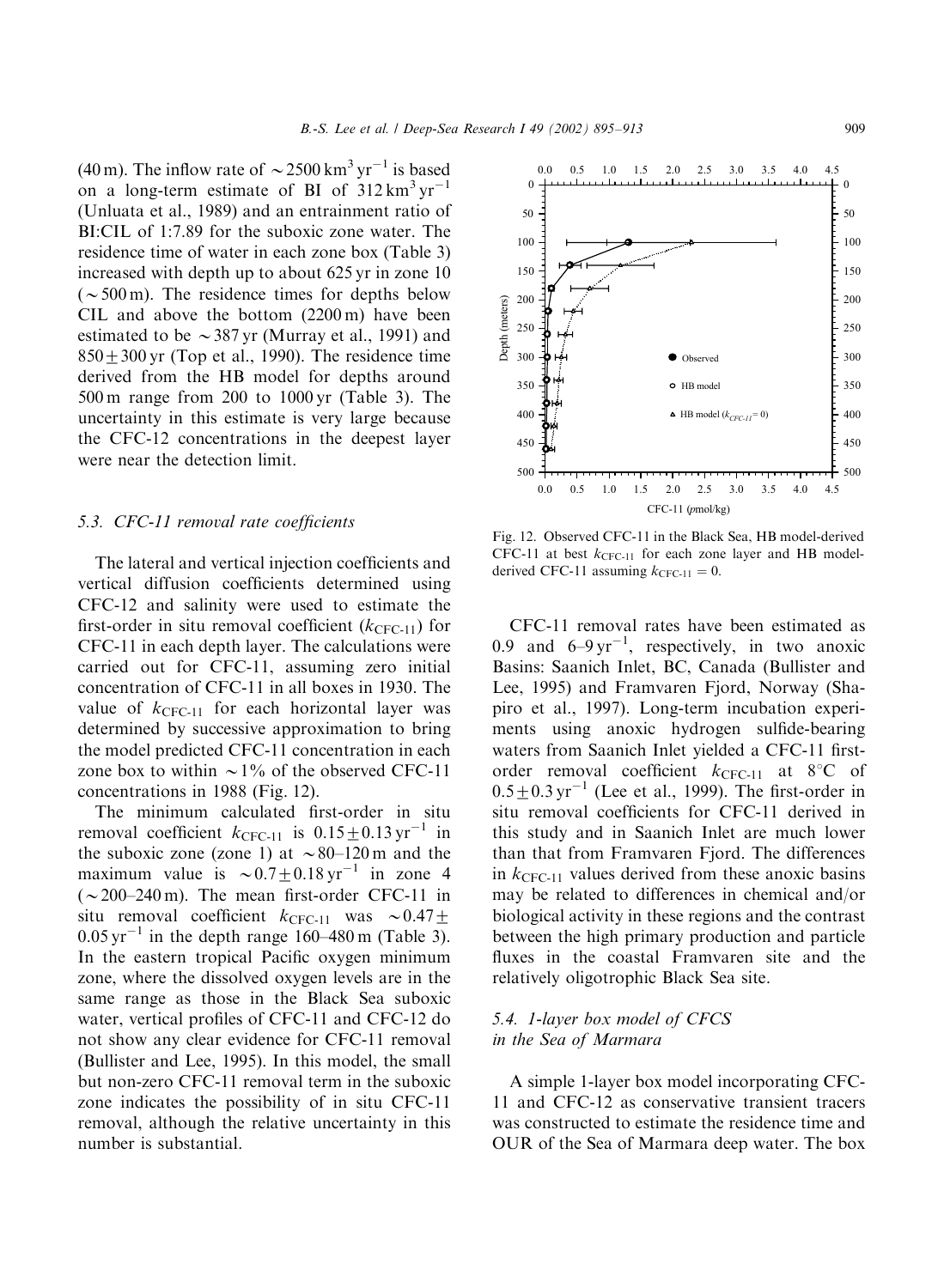model consisted of Dardanelles inflow (DI), the Sea of Marmara surface box, an IF box and a deep zone box with an upper boundary at 100 m and a bottom boundary at 450 m (Fig. 13). There were no CFC measurements in the water below 450 m on the 1988 expedition, so water below that depth was not included. In this model, the water in the deep zone box is renewed by new waters in the IF box which is a mixture of DI water and the Sea of Marmara surface water. The salinity, potential temperature and potential density of the IF water was assumed to be in steady state and equal to that observed in the deep zone box. CFC and dissolved oxygen levels in DI and the Sea of Marmara surface waters were assumed to be in equilibrium with the atmosphere. CFC and dissolved oxygen concentrations in water in the IF box, formed by mixing of DI and Sea of Marmara surface water, were assumed to be at equilibrium with the atmosphere at the temperature and salinity of the IF box water  $(14.5 \pm 0.2^{\circ}\text{C}$  and  $38.57 \pm 0.02$ , respectively). Concentrations of dissolved CFC-11, CFC-12 and oxygen at equilibrium with the overlying atmosphere in 1988 (CFC-11=268.5 ppt and  $CFC-12=486.2$  ppt) in the IF box were  $\sim$  2.98  $\pm$  0.03, 1.46  $\pm$  0.01 pmol kg<sup>-1</sup> and 243.9  $\pm$ 



Fig. 13. Schematic diagram of the CFC box model for the Sea of Marmara.

0.9  $\mu$ mol kg<sup>-1</sup>, respectively. Average measured concentrations of CFC-11, CFC-12 and dissolved oxygen in the deep water at station 1 in 1988 were  $1.16 \pm 0.24$ ,  $0.74 \pm 0.08$  pmol kg<sup>-1</sup> and  $37.7 \pm 7.8$  µmol kg<sup>-1</sup>, respectively.

The CFC budget for the deep water of the Sea of Marmara was calculated using

$$
\frac{\mathrm{d}[C]_{\text{deep}}}{\mathrm{d}t} = \mu[C]_{\text{IF}} - \nu[C]_{\text{deep}}.\tag{3}
$$

In this expression  $\mu$  and  $\nu$  are the lateral and vertical volume flux coefficients, respectively. In this case  $\mu = v$  and the residence time of the deep water is  $1/v$ . In this model the circulation was assumed to be in steady state. Eq. (3) was integrated numerically and the value for the vertical volume flux coefficient was determined by successive approximation to match the measured concentration of CFC in the deep water in 1988. The values of  $\mu$  derived from CFC-11 and CFC-12 were  $0.046 \pm 0.015$  and  $0.066 \pm 0.014$  yr<sup>-1</sup>, respectively. The respective residence times of deep water derived from CFC-11 and CFC-12 were  $\sim$  24  $\pm$  8 and 16  $\pm$  3.5 yr. The relatively large difference in the values of  $\nu$  derived using CFC-11 and CFC-12 may be due in part to analytical problems (these were the first CFC samples measured on the expedition), errors in the reconstruction of atmospheric histories of CFCs prior to the availability of reliable direct measurements (errors are estimated as  $\sim$ 2% in 1978 and increase to  $>10\%$  with increasing age (Doney and Bullister, 1992)) and most likely due to the simplifications inherent in this model. The residence time of the Sea of Marmara deep water below 100 m was computed as  $6-7$  yr using mass balance techniques (Unluata et al., 1989).

A rough estimate for the OUR in the deep water  $(J<sub>O<sub>2</sub></sub>)$  can be obtained by assuming steady-state conditions and using the CFC derived flux coefficients from the simple Sea of Marmara model

$$
0 = \mu [O_2]_{IF} - \nu [O_2]_{deep} - J_{O_2}.
$$
 (4)

The OUR  $(J<sub>O<sub>2</sub></sub>)$  of the Sea of Marmara deep water was thus calculated to be  $9.8 + 3.7$  and  $13.9 \pm 3.8 \,\text{\mu}$ mol kg<sup>-1</sup> yr<sup>-1</sup>, taking  $\mu = 0.046 \pm 0.015$ and  $0.066 \pm 0.014$  yr<sup>-1</sup>, respectively. These rates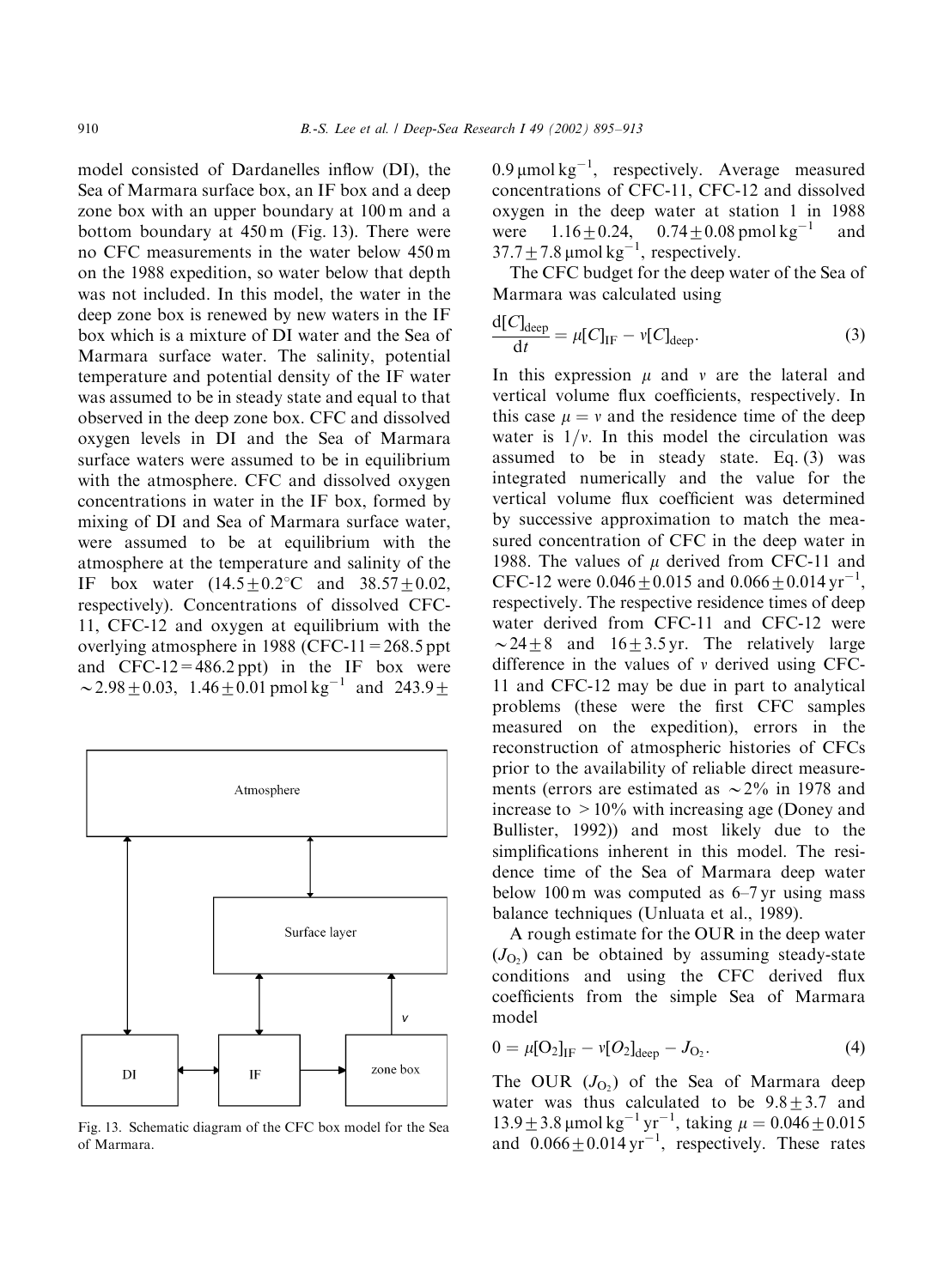are somewhat faster than those calculated from CFCs in the open North Atlantic (Doney and Bullister, 1992) but comparable to rates  $({\sim}9 \,\mu\text{mol}\,\text{kg}^{-1}\,\text{yr}^{-1})$  in the North Pacific derived using pCFC-11 apparent ages for water with residence time  $<$  20 yr (Warner et al., 1996).

## 6. Conclusions

A box-model tuned to CFC-12 was developed for estimating the residence times of suboxic water and deeper waters in the Black Sea. Estimated residence times of waters were about  $\sim$  5 yr in the region of the suboxic layer and more than 500 yr in the deep water. The model derived first-order CFC removal coefficient  $k_{\text{CFC-11}}$  was  $\sim 0.15+0.13 \,\text{yr}^{-1}$ in the suboxic zone and increased to  $\sim 0.5+$  $0.1 \,\text{yr}^{-1}$  in the anoxic waters (120–480 m). The CFC-11 removal rates derived for Black Sea anoxic waters using the HB model are similar to that in Saanich Inlet but lower than estimates made for anoxic waters in Framvaren. This may reflect real differences in CFC-11 removal rates between oligotrophic regions and some productive coastal areas.

Estimates of residence times for deep water in the Sea of Marmara were 12–32 yr. The average of OUR in the deep water of the Sea of Marmara was  $\sim$  12 µmol kg<sup>-1</sup> yr<sup>-1</sup> estimated by the CFC box model. The mean OUR in this region is comparable to the pCFC-11 apparent age derived mean OUR in other regions.

## Acknowledgements

We thank Chief Scientists Zafer Top and Bob Anderson. Emin Ozsoy provided much help with . the CFC analyses. This paper was greatly improved by the efforts of Anatoly S. Samodurov and an anonymous reviewer. The hydrographic and sampling team supervised by George White provided the hydrographic data. This work was supported by NOAA's Office of Global Programs. This is National Center for Ocean Research, Taiwan, ROC contribution No. 5; NOAA-PMEL Contribution No. 1484; University of Washington Contribution No. 1876; Joint Institute for the Study of Atmospheres and Oceans Contribution No. 521.

#### References

- Besiktepe, S., Özsoy, E., Unluata, U., 1993. Filling of the Marmara Sea by the Dardanelles lower layer inflow. Deep-Sea Research I 40, 1815–1838.
- Blatov, A.S., Kosarev, A.N., Tuzhilkin, V.S., 1980. Variability of the hydrographic structure of the Black Sea and its links with external factors. Vodnyye Resursy (Water Resources) 6, 71–82 (Russian).
- Boguslavsky, S.G., Sarkisyan, A.S., Dzhioyev, T.Z., Kolesnikov, L.A., 1976. Analysis of the Black Sea current calculations. Atmospheric and Oceanic Physics 12 (3), 205–207 (English translation).
- Buesseler, K.O., Livingston, H.D., Casso, S.A., 1991. Mixing between oxic and anoxic waters of the Black Sea as traced by Chernobyl cesium isotopes. Deep-Sea Research I 38 (Suppl.), S725–S745.
- Bullister, J.L., Lee, B.S., 1995. Chlorofluorocarbon-11 removal in anoxic marine waters. Geophysical Research Letters 22, 1893–1896.
- Bullister, J.L., Weiss, R.F., 1983. Anthropogenic chlorofluoromethanes in the Greenland and Norwegian Seas. Science 221, 265–268.
- Bullister, J.L., Weiss, R.F., 1988. Determination of CCl<sub>3</sub>F and  $CCl_2F_2$  in seawater and air. Deep-Sea Research I 35, 839– 853.
- Caspers, H., 1957. Black Sea and Sea of Azov. In: Hedgpeth, J.W. (Ed.), Treatise on Marine Ecology and Paleocology, Geological Society of America Memoire, New York, NY, Vol. 67, No. 1, pp. 801–890.
- Codispoti, L.A., Friederich, G.E., Murray, J.W., Sakamoto, C.M., 1991. Chemical variability in the Black Sea: implications of continuous vertical profiles that penetrated the oxic/ anoxic interface. Deep-Sea Research I 38 (Suppl.), S691– S710.
- Cunnold, D.M., Prinn, R.G., Fraser, P.J., Weiss, R.F., Simmonds, P.G., Miller, B.R., Alyea, F.N., Crawford, A.J., 1994. Global trends and annual releases of CFCl<sub>3</sub> and  $CF_2Cl_2$  estimates from ALE/GAGE and other measurements from July 1978 to June 1991. Journal of Geophysical Research 99, 1107–1126.
- Doney, S.C., Bullister, J.L., 1992. A chlorofluorocarbon section in the eastern North Atlantic. Deep-Sea Research I 39, 1857–1883.
- Filippov, D.M., 1968. Circulation and Structure of Waters in the Black Sea. Nauka, Moscow, p. 136 (Russian).
- Friederich, G.E., Codispoti, L.A., Sakamoto, C.M., 1990. Bottle and pumpcast data from the 1988 Black Sea Expedition. Technical Report, Monterey Bay Aquarium Research Center, pp. 90–93.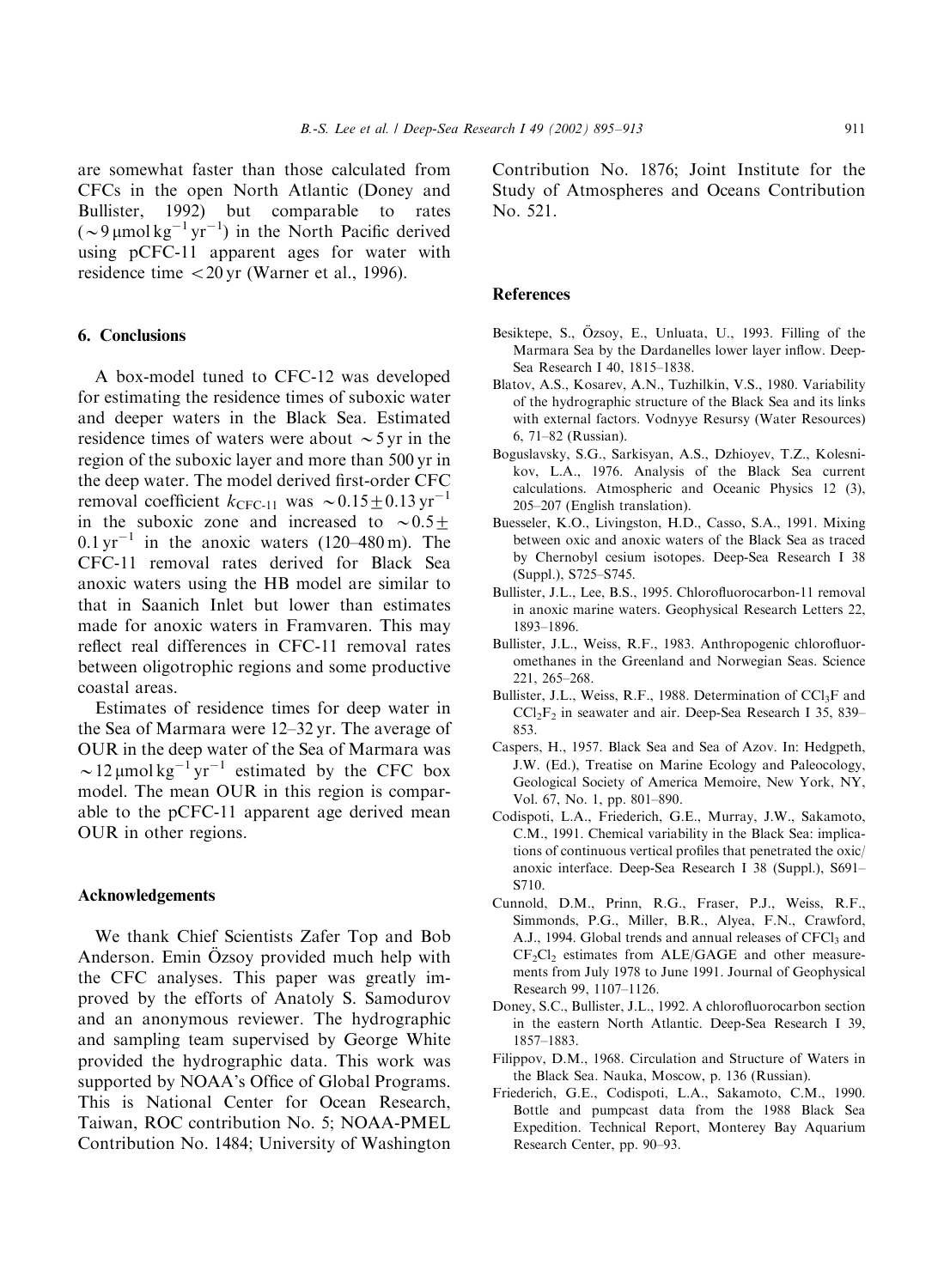- Fogelqvist, E., Tanhua, T., Basturk, O., Salihoglu, I., 1996. The distribution of man-made and naturally produced halocarbons in a double layer flow strait system. Continental Shelf Research 16, 1185–1199.
- Gammon, R.H., Cline, J., Wisegarver, D.P., 1982. Chlorofluoromethanes in the Northeast Pacific Ocean: measured vertical distribution and application as transient tracers of upper ocean mixing. Journal of Geophysical Research 87, 9441–9454.
- Georgiev, Y.S., 1967. On dynamics of cold intermediate layer in the Black Sea. In: Okeanograpficheskiye issledovaniya Chernogo morya (Oceanographic investigations of the Black Sea). Naukova Dumka, Kiev, pp. 105–113.
- Gregg, M.C., Özsoy, E., 1999. Mixing on the Black Sea shelf north of the Bosphorus. Geophysical Research Letters 26 (13), 1809–1872.
- Ivanov, L.I., Besiktepe, S., Ozsoy, E., (1997). Black Sea cold intermediate layer. In: Özsoy, E., Mikaelyan, A. (Eds.), Sensitivity to Change: Black Sea and North Sea, Vol. 27, NATO ASI Series 2: Environment, Kluwer Academic Publishers, Dordrecht, pp. 253–264.
- Khalil, M.A.K., Rasmussen, R.A., 1989. The potential of soils as a sink of chlorofluorocarbons and other man made chlorocarbons. Geophysical Research Letters 16, 679–682.
- Khalil, M.A.K., Rasmussen, R.A., Wang, M.X., Ren, L., 1990. Emissions of trace gases from Chinese rice fields and biogas generators: CH<sub>4</sub>, N<sub>2</sub>O, CO, CO<sub>2</sub>, chlorocarbons, and hydrocarbons. Chemosphere 20, 207.
- Konovalov, S.K., Murray, J.W., 2001. Variations in the chemistry of the Black Sea on a scale of decades (1960–1995). Journal of Marine Systems 31 (1–3), 217–243.
- Latif, M.A., Ozsoy, E., Oguz, T., Unluata, U., 1991. Observa- . tions of the mediterranean inflow into the black sea. Deep-Sea Research I 38, S711–S723.
- Lee, B.-S., 1998. Uses of Chlorofluorocarbons as ocean tracers and for estimating the removal rates of CFC-11 and carbon tetrachloride in certain marine environments. Ph.D. Thesis, University of Washington, Seattle.
- Lee, B.-S., Bullister, J.L., Whitney, F.A, 1999. Chlorofluorocarbon CFC-11 and carbon tetrachloride removal in Saanich Inlet, an Intermittently Anoxic Basin. Marine Chemistry 66, 171–185.
- Lovley, D.R., Woodward, J.C., 1992. Consumption of freons CFC-11 and CFC-12 by anaerobic sediments and soils. Environmental Science and Technology 26, 925–929.
- Luther, G.W.III, Church, T.M., Powell, D., 1991. Sulfur speciation and possible sulfide oxidation in the water column of the Black Sea. Deep-Sea Research I 38 (Suppl.), S1121–S1137.
- Matear, R.J., Wong, C.S., 1997. Estimation of vertical mixing in the upper ocean at Station P from chlorofluorocarbons. Journal of Marine Research 55, 507–521.
- Munk, W., 1966. Abyssal recipes. Deep-Sea Research I 13, 707–730.
- Murray, J.W., 1991a. The 1988 Black Sea oceanographic expedition: introduction and summary. Deep-Sea Research I 38 (Suppl.), S655–S661.
- Murray, J.W., 1991b. Hydrographic variability in the Black Sea. In: Izdar, E., Murray, J.W. (Eds.), Black Sea Oceanography, Vol. 351, NATO ASI Series C: Mathematical and Physical Sciences. Kluwer Academic Publishers, Dordrecht, pp. 1–16.
- Murray, J.W., Top, Z., Özsoy, E., 1991. Temperature and salinity distributions in the Black Sea. Deep-Sea Research I 38 (Suppl.), S663–S689.
- Murray, J.W., Codispoti, L.A., Friederich, G.E., 1995. Redox environments: the suboxic zone in the black sea. In: Huang, C.P., O'Melia, C., Morgan, J.J. (Eds.), Aquatic Chemistry. American Chemical Society, Washington, D.C, pp. 157.
- Neumann, G., 1943. Uber der Aufau und die Frage der Tiefenfenzirkulation des Schwarzen Meers. Alannalen Hydrographic and Maritimen Meterologic 7 (1), 1–20.
- Ostlund, H.G., Dyrssen, D., 1986. Renewal rates of the Black . Sea deep water. In: Dyrssen, D., Walin, G. (Eds.), The Chemical and Physical Oceanography of the Black Sea. Reports of the Chemistry of the Sea XXXIII. University of Göteborg, Göteborg, Sweden.
- Ovchinnikov, I.M., Popov, Y.I., 1987. Evolution of the cold intermediate layer in the Black Sea. Oceanography 27, 555–560.
- Özsoy, E., Unluata, U., Top, Z., 1993. The evolution of Mediterranean water in the Black Sea: interior mixing and material transport by double diffusive intrusions. Progress in Oceanography 31, 275–320.
- Prinn, R.G., Weiss, R.F., Fraser, P.J., Simmonds, P.G., Cunnold, D.M., Alyea, F.N., O'Doherty, S., Salameh, P., Miller, B.R., Huang, J., Wang, R.H.J., Hartley, D.E., Harth, C., Steele, L.P., Sturrock, G., Midgley, P.M., McCulloch, A., 2000. A history of chemically and radiatively important gases in air deduced from ALE/GAGE/ AGAGE. Journal of Geophysical Research 105, 17751–17792.
- Roemmich, D., 1983. Optimal estimation of hydrographic station data and derived fields. Journal of Physical Oceanography 13, 1544–1549.
- Sabine, C., Key, R.M., Johnson, K.M., Millero, F.J., Poisson, A., Sarmiento, J.L., Wallace, D.W.R., Winn, C.D., 1999. Anthropogenic  $CO<sub>2</sub>$  inventory of the Indian Ocean. Global Biogeochemical Cycles 13, 179–198.
- Sanchez, A.L., Gustaud, J., Noshkin, V., Buesseler, K.O., 1991. Plutonium oxidation states in the southwestern Black Sea: evidence regarding the origin of the cold intermediate layer. Deep-Sea Research I 38 (Suppl.), S845–S853.
- Shapiro, S.D., Schlosser, P., Smethie, W.M., Stute, M., 1997. The use of  ${}^{3}H$  and tritiogenic  ${}^{3}He$  to determine CFC degradation rates in Framvaren Fjord, Norway. Marine Chemistry 59, 141–157.
- Tanhua, T., 1997. Halogenated substances as marine tracers. Ph.D. Thesis, Göteborg University, Sweden.
- Tolmazin, D., 1985. Changing coastal oceanography of the Black Sea. I. Northwestern shelf. Progress in Oceanography 15, 217–276.
- Top, Z., Izdar, E., Ergun, M., Konuk, T., 1990. Evidence of tectonism from He-3 and residence time of helium in the